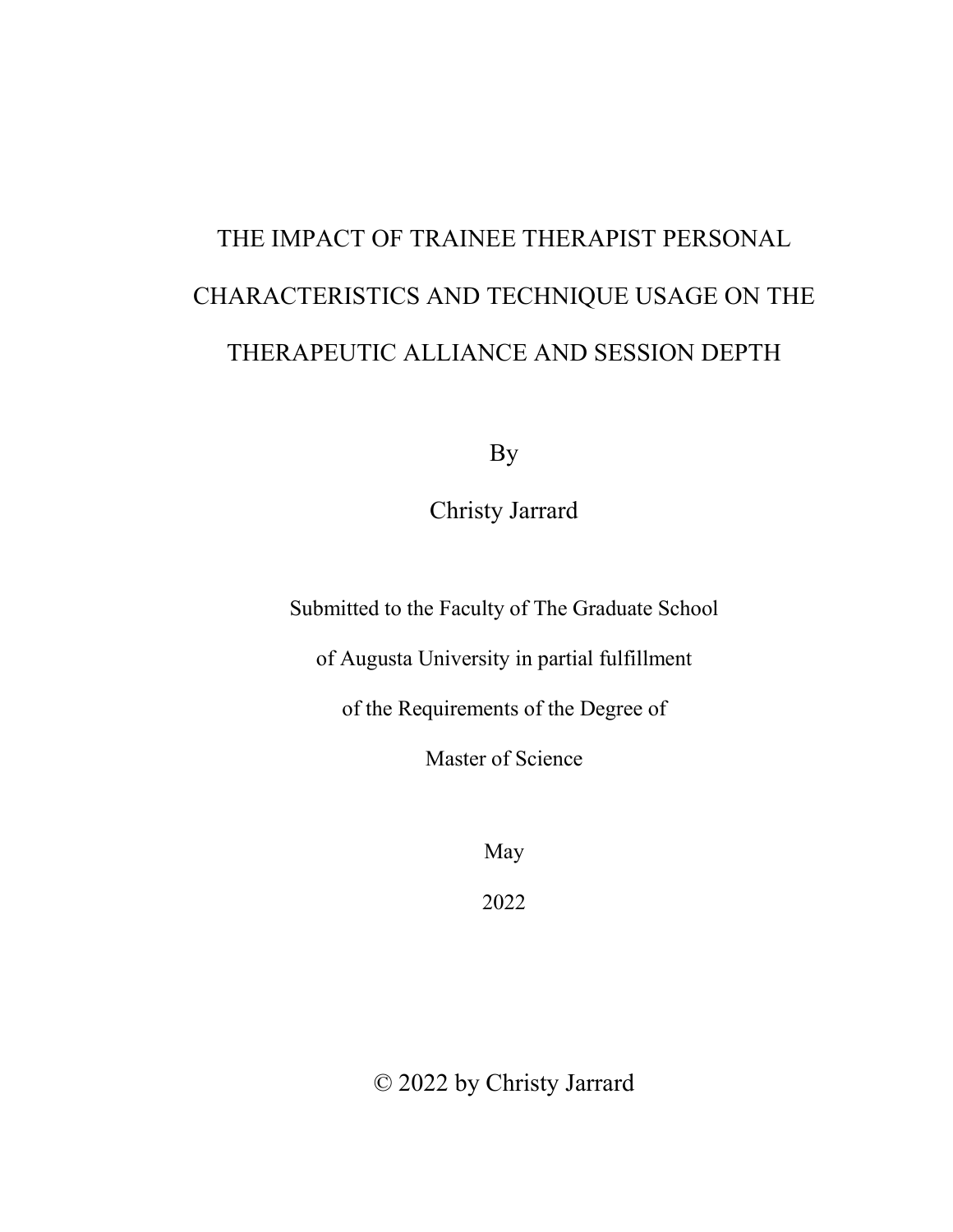## **ACKNOWLEDGEMENTS**

I acknowledge my thesis committee, Dr. Jenelle Slavin-Mulford, Dr. Sabina Widner, and Dr. J Aaron Johnson, for all of their assistance with the process of this project. I am extremely grateful for all of the guidance they have provided me. Furthermore, I want to acknowledge Dr. Michelle Stein and Hana Perkey for their assistance with the methodology included in this project.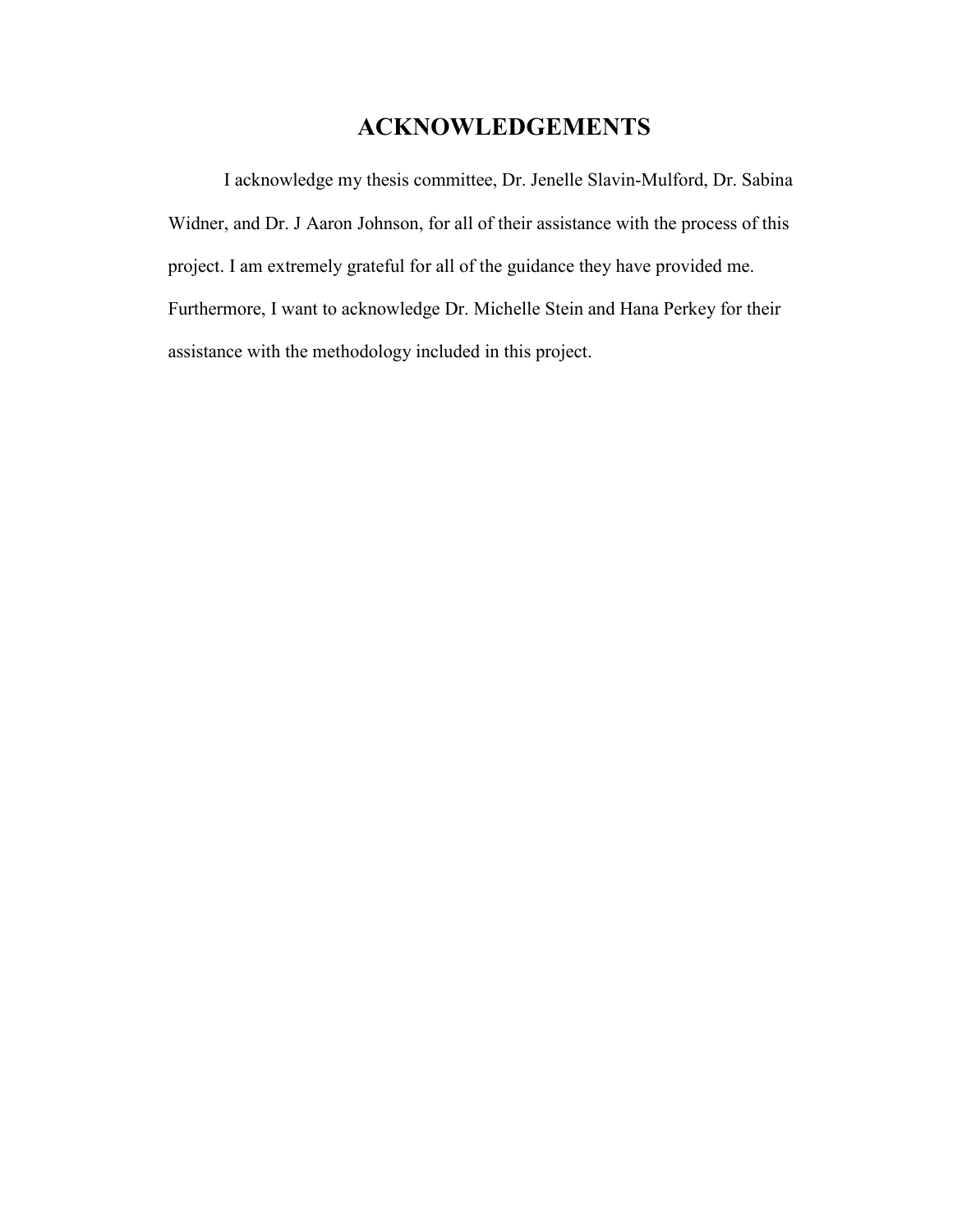## **ABSTRACT**

#### CHRISTY JARRARD

The Impact of Trainee Therapist Personal Characteristics and Technique Usage on the Therapeutic Alliance and Session Depth (Under the direction of DR. JENELLE SLAVIN-MULFORD)

The quality of the therapeutic alliance and the depth of the therapeutic work are thought to be two of the most important contributors to client outcomes. Moreover, it is clear that therapists differ in their ability to form strong working relationships and engage meaningfully with clients. Much less is known with regard to which specific therapist characteristics and techniques are most helpful in forming strong bonds with clients and deepening the work, especially within trainee populations. This study utilizes a multi-trait multi-method assessment of clinical graduate trainees  $(N = 65)$  prior to training and then matches these scores to process measures collected from their first therapy case. The therapy was video recorded, and observer ratings of exploration, insight, action, and supportive techniques were provided for the third session. Clients also completed the Working Alliance Inventory and the Session Evaluation Questionnaire at the third session. Regression results indicate that therapist characteristics (age, GRE score, interpersonal problems, perspective taking, and emotional investment in relationships) and technique usage (exploration, insight, action, and support) significantly predicted client-rated depth. While the overall two-step regression model was not significant for alliance, there was a significant correlation with a moderate effect for observer-rated usage of support and client-rated alliance scores. Exploratory regression results indicated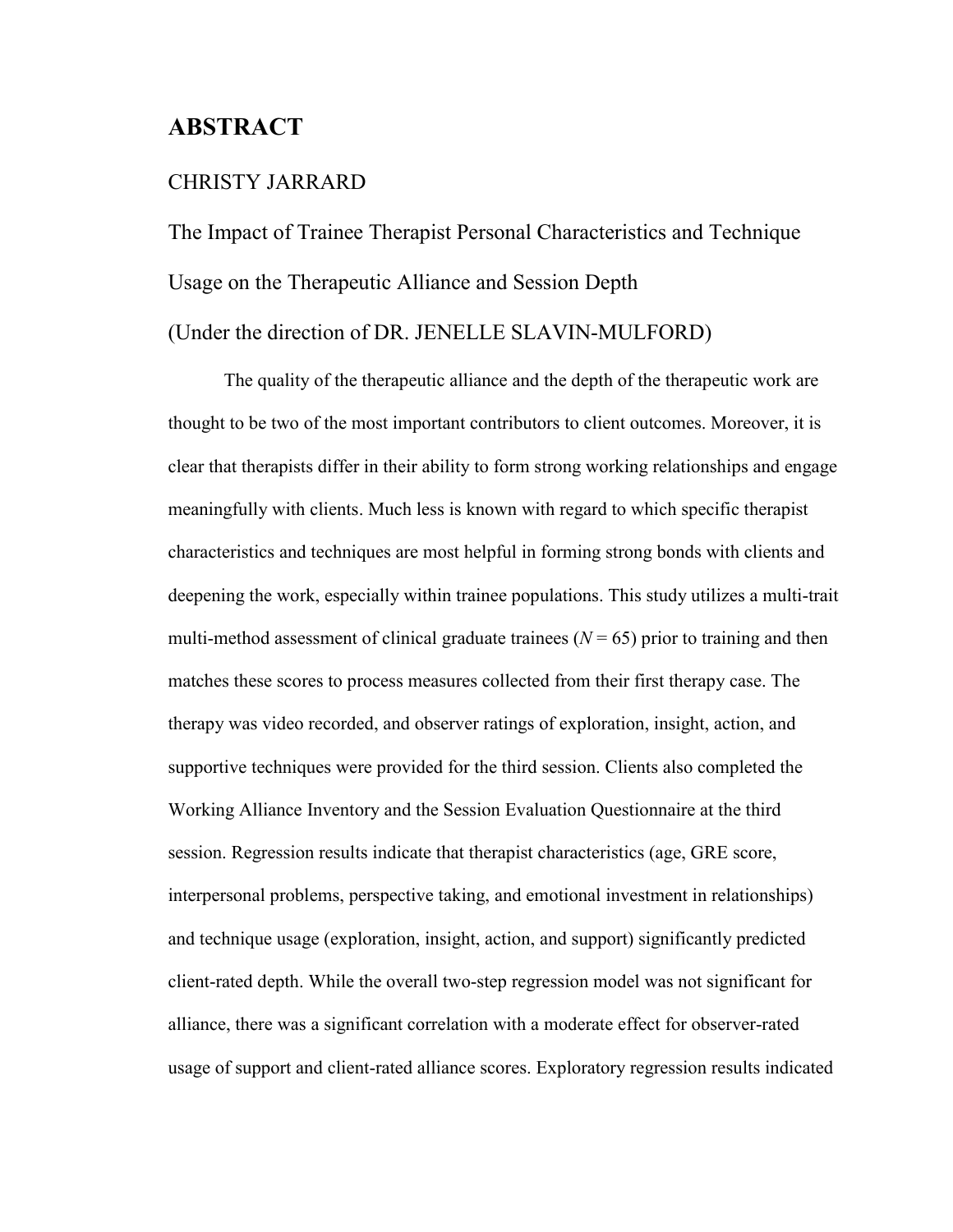technique usage variables independently predict client alliance ratings with support having a positive impact. Implications of the findings as they pertain to selection and training in clinical and counseling training programs are discussed.

KEYWORDS: therapist characteristics, technique, trainee therapists, depth, alliance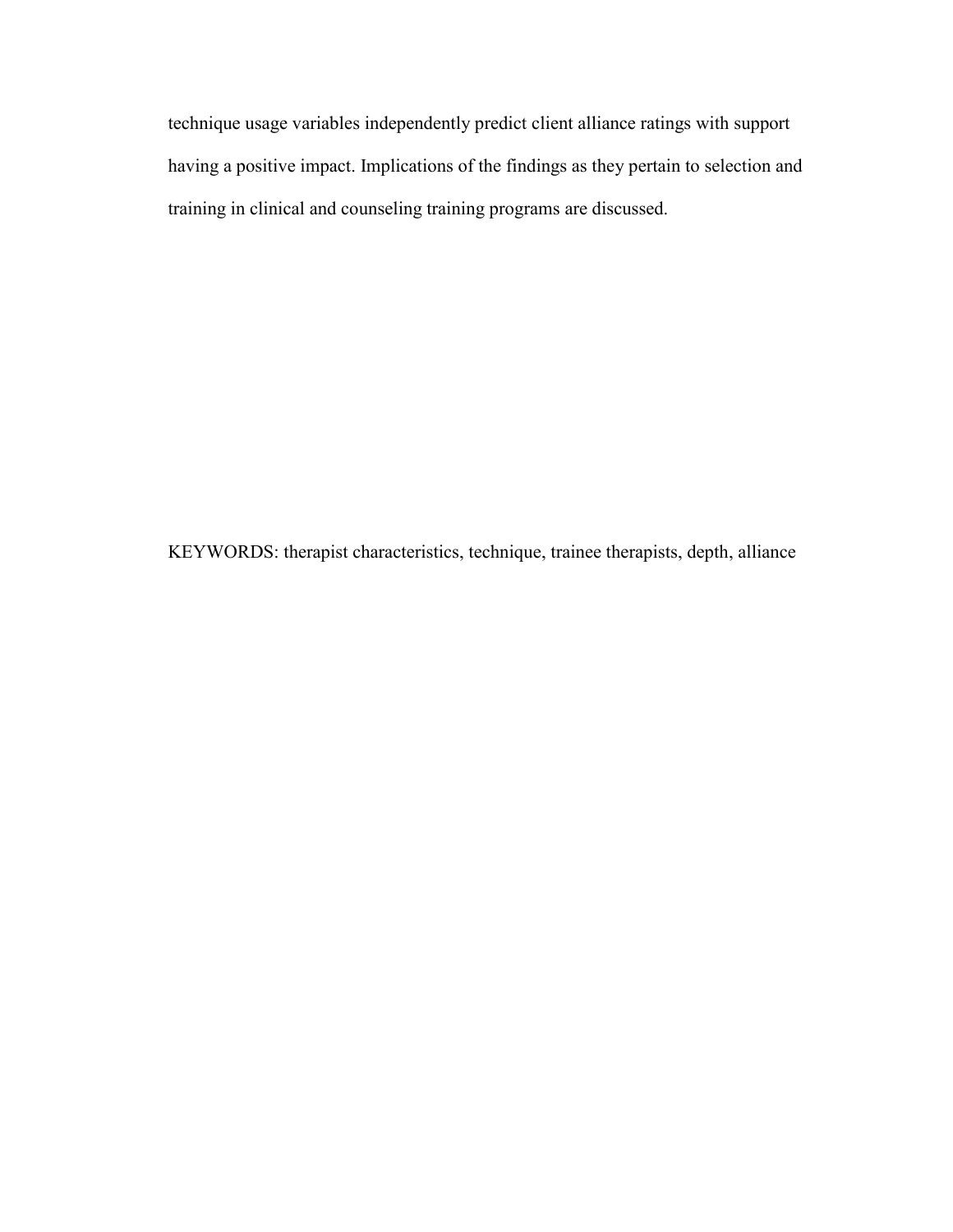## **Table of Contents**

| I.             |                                                                      |
|----------------|----------------------------------------------------------------------|
| Α.             |                                                                      |
| <b>B.</b>      |                                                                      |
|                |                                                                      |
|                |                                                                      |
|                |                                                                      |
|                |                                                                      |
|                |                                                                      |
|                |                                                                      |
| $\mathbf{C}$ . |                                                                      |
| II.            |                                                                      |
| A.             |                                                                      |
| <b>B.</b>      |                                                                      |
|                |                                                                      |
|                |                                                                      |
|                |                                                                      |
| C <sub>1</sub> |                                                                      |
|                |                                                                      |
|                |                                                                      |
|                |                                                                      |
|                |                                                                      |
|                | 5. Helping Skills Measure (HSM)/Session Process and Outcome Measures |
|                |                                                                      |
|                |                                                                      |
|                |                                                                      |
| D.             |                                                                      |
| III.           |                                                                      |
|                |                                                                      |
| <b>B.</b>      |                                                                      |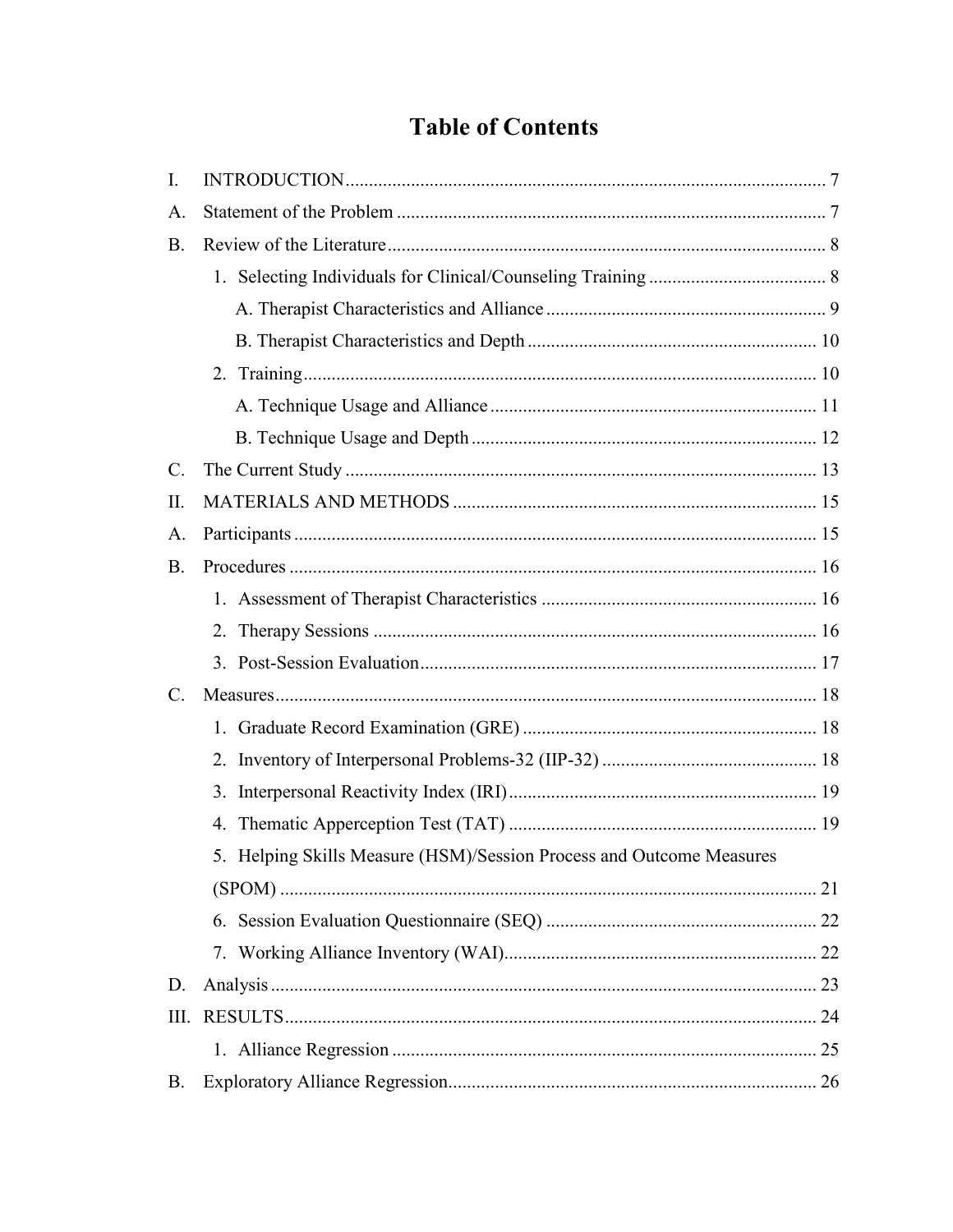## **LIST OF TABLES**

| Table 1: Descriptive Statistics and Correlations for Therapist Characteristics, Technique |  |
|-------------------------------------------------------------------------------------------|--|
|                                                                                           |  |
| Table 2: Hierarchical Multiple Linear Regression Analysis for Alliance  Error!            |  |
| Bookmark not defined.                                                                     |  |
| Table 3: Exploratory Multiple Linear Regression Analysis for Alliance  Error!             |  |
|                                                                                           |  |

## **Bookmark not defined.**

Table 4: Hierarchical Multiple Linear Regression Analysis for Depth ..**Error! Bookmark not defined.**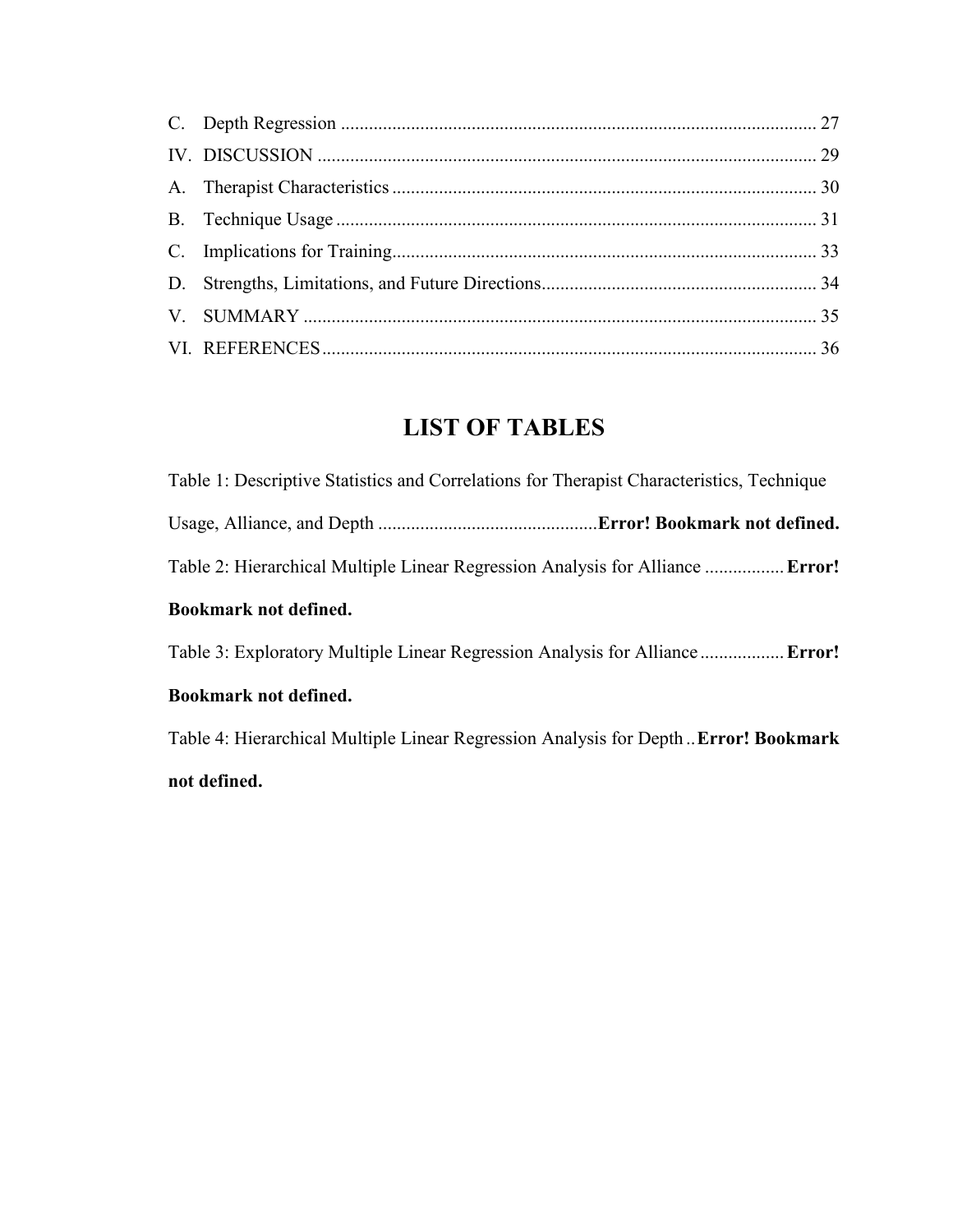## **I. INTRODUCTION**

#### <span id="page-6-1"></span><span id="page-6-0"></span>**A. Statement of the Problem**

Differences in therapy outcomes are well documented (Walwyn & Roberts, 2010), and therapist effects are considered to be an important factor in this variability (Owen et al., 2015). The broad definition of therapist effects is the effect of a given therapist on client outcomes. However, there are many ways in which therapists differ. Previous research has suggested that who the therapist is on a personal level (e.g., Delgadillo et al., 2020) and the techniques they use in session (e.g., Ackerman  $\&$ Hilsenroth, 2003) are both critical in this variability. However, substantially less is known about how these two factors (therapist characteristics and techniques) come together to predict important therapeutic processes such as alliance and depth. Alliance has come to be recognized as one of the most, if not the most, important predictors of therapy outcomes (Fluckiger et al., 2020). Depth, defined as the perception of a session as meaningful, powerful, and valuable (Stiles  $\&$  Snow, 1984), has been found to have a similar positive relationship with client-rated outcome (e.g., Uluc et al., 2019). Gaining a better understanding of the impact of therapist factors and technique usage on these processes has clear implications for the selection and training of clinical and counselling students.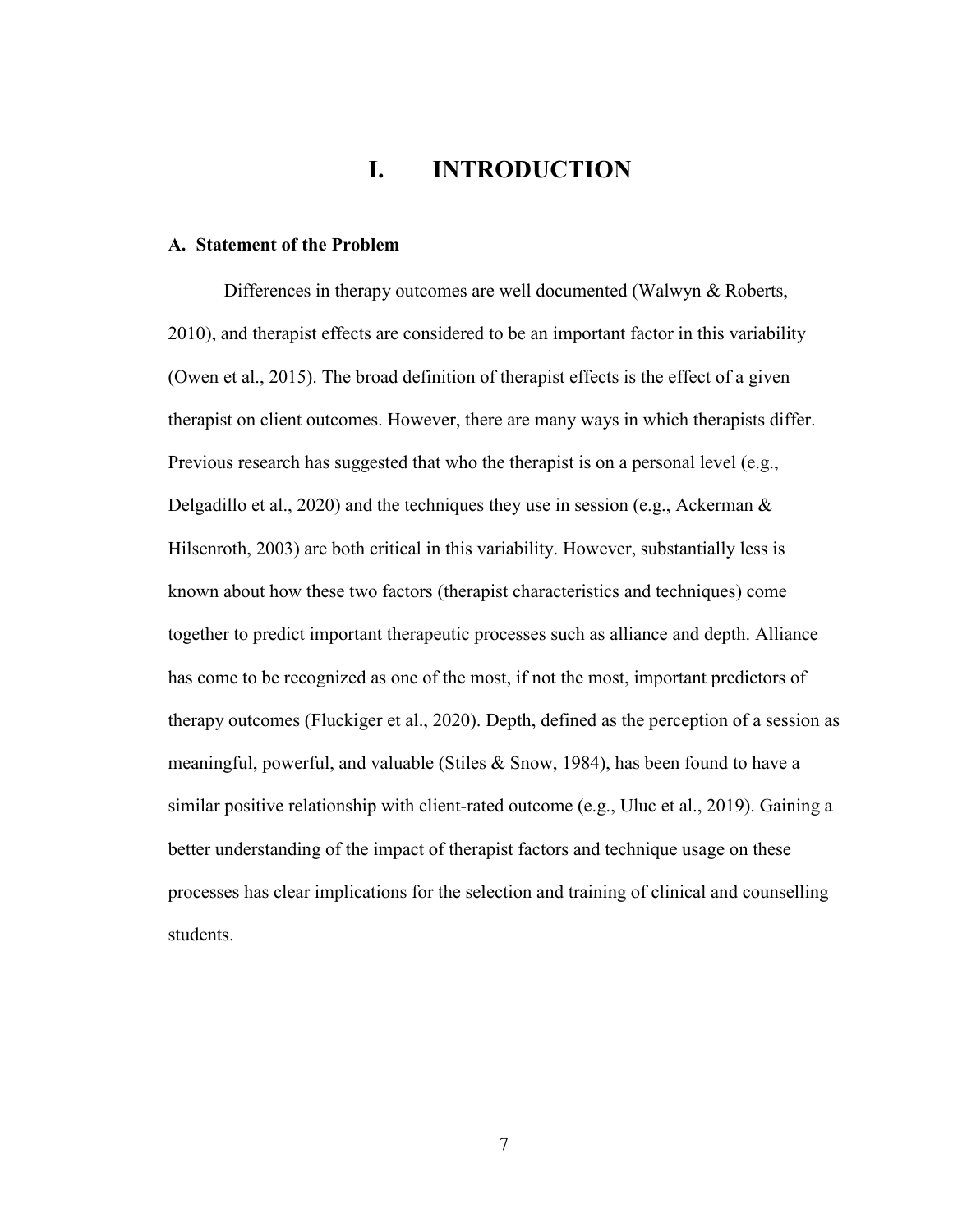#### <span id="page-7-0"></span>**B. Review of the Literature**

#### <span id="page-7-1"></span>**1. Selecting Individuals for Clinical/Counseling Training**

There is an increasing interest in psychology program candidates who are nontraditional in terms of their age due to the possible advantages they have as a graduate student (Stringer, 2015). The results of Johnson and colleagues' (2016) study comparing traditional (younger) students and nontraditional (older) students indicated that higher levels of self-efficacy, intrinsic motivation, and interest were found in older students when compared to their younger counterparts. Although each of these factors likely contributes to nontraditional students' success in graduate psychology programs, there is limited research on whether candidate age influences clinical ability within a trainee population.

In addition to considering demographic variables such as age, the majority of graduate programs use standard criteria to assess applicants. In particular, the applicants' undergraduate Grade Point Average (GPA) and Graduate Record Exam (GRE) have been used as primary tools to determine if the student is a strong candidate for the program. While these do provide some insight into how well the student may do academically (e.g., Kuncel et al., 2010), research is limited when it comes to whether GPA and GRE are able to predict clinical ability (Educational Testing Services, 2017; Smaby et al., 2005). Furthermore, standard admission considerations such as the GRE are not culturally responsive, nor are they ecologically valid for many non-majority groups (Council of Chairs of Training Councils [CCTC], 2021). Thus, the American Psychological Association has established a work group focused on identifying best practices for a holistic admissions assessment. Logically, an important part of this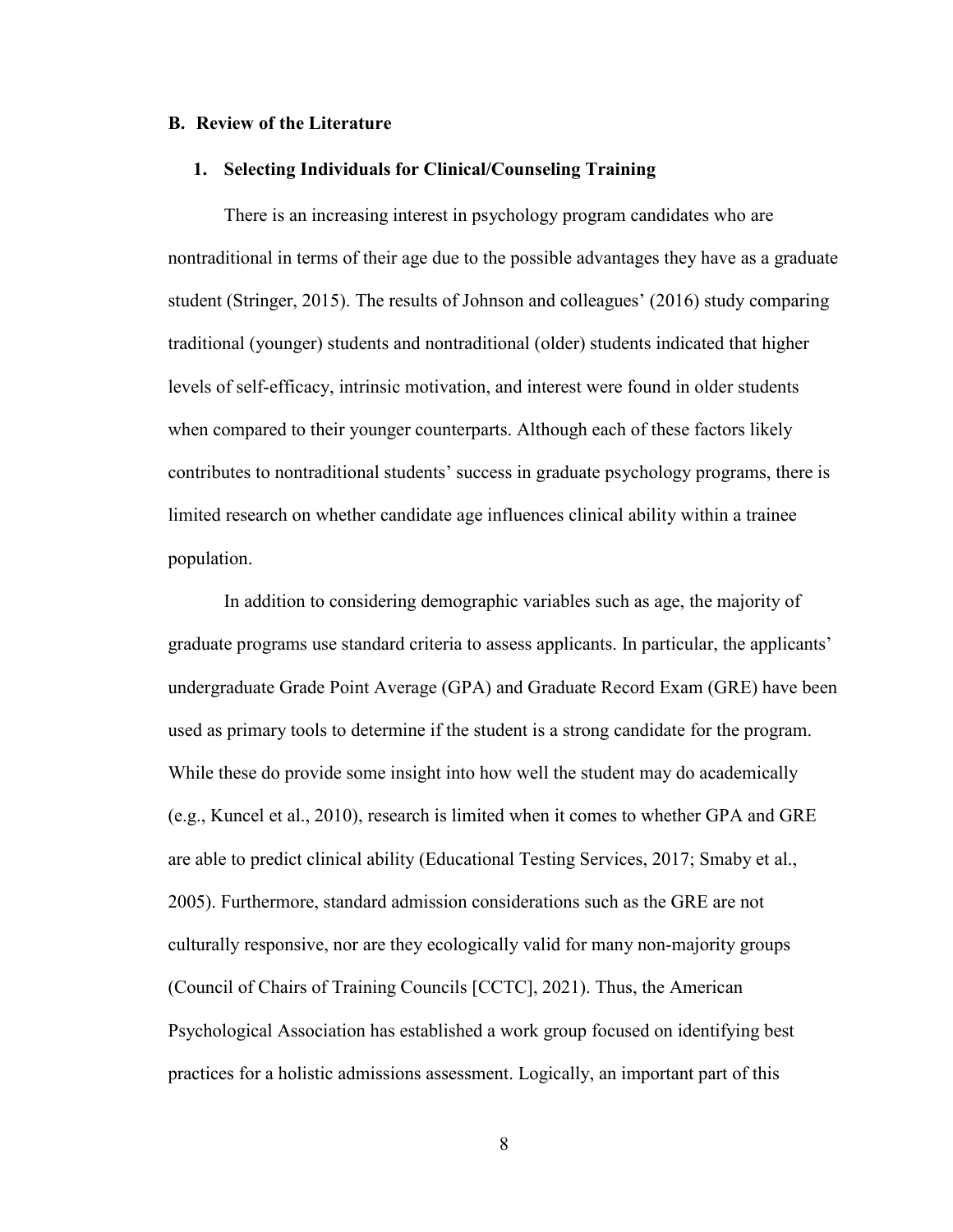assessment is the evaluation of clinical potential. Delgadillo et al. (2020) claimed, with support of previous research, that there are three factors involved in the makeup of an effective therapist: aptitude for the generation of a positive working alliance, highly developed facilitative interpersonal skills, and willingness to advance their therapeutic skills.

#### **A. Therapist Characteristics and Alliance**

<span id="page-8-0"></span>The skills related to building an alliance are taught in the majority of clinical and counseling graduate programs, yet therapists are not uniformly able to create strong therapeutic alliances. Evidence of this can be seen in Del Re and colleagues' (2012) investigation of the relationship between therapist effects, alliance, and outcome in which they concluded that therapist variability in the alliance was more influential on the client's outcome than was client variability. When exploring this variability, researchers frequently consider therapist personality traits as factors that might be contributing to the assembly of the alliance.

Reading et al.'s (2019) study, for example, found that therapists demonstrating higher levels of reflective functioning (i.e., the therapists' extent of self-awareness and perspective taking in relation to the other) have greater reported alliance scores. Similarly, in a systematic review of research focusing on therapist personal attributes that relate to alliance, Ackerman and Hilsenroth (2003) found that warmth and understanding were key empathetic attributes associated with high rated alliance. Furthermore, therapists who are interested, confident, and respectful also tend to have stronger alliances (Ackerman & Hilsenroth, 2003). In summary, therapists who are interpersonally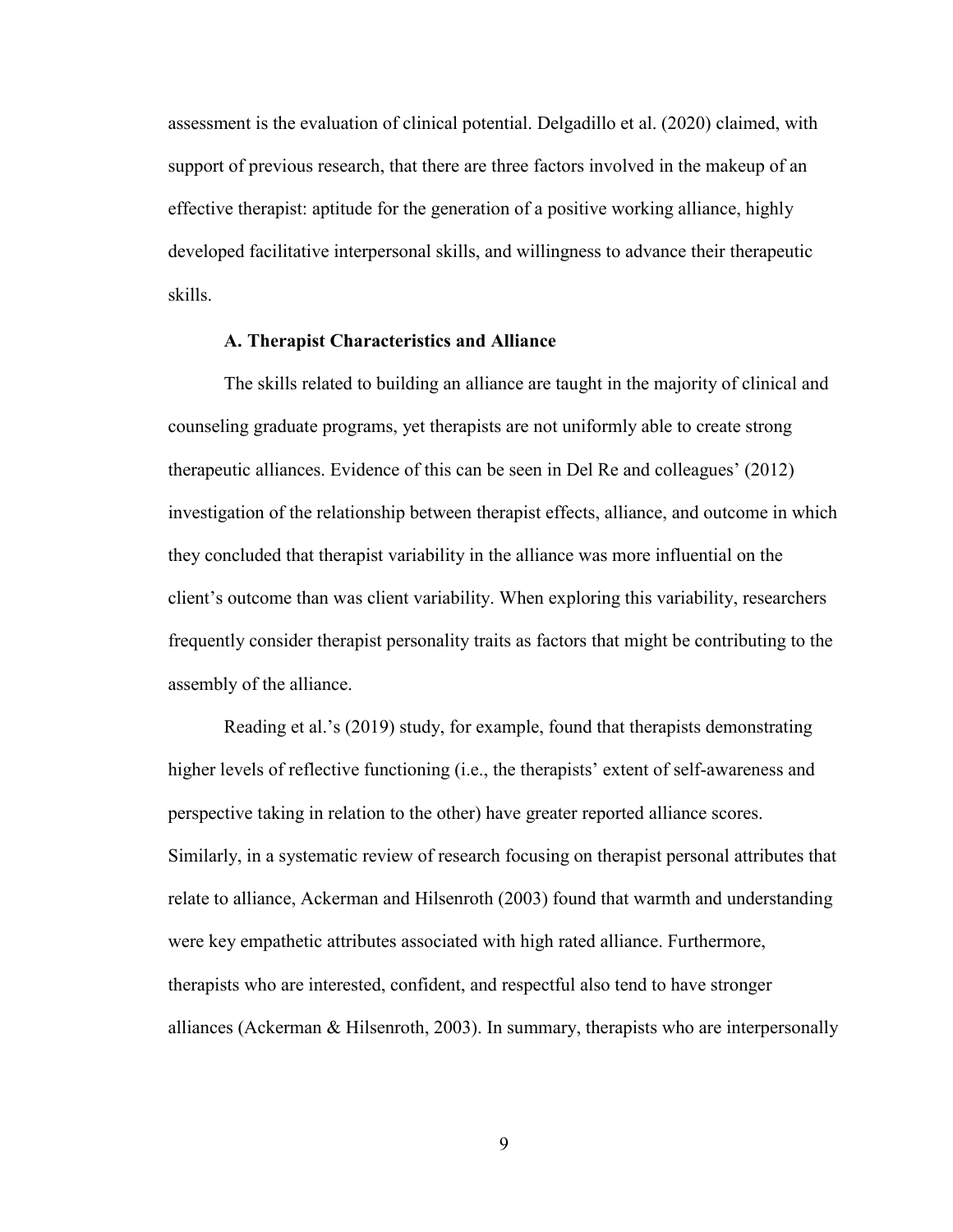adept, self-reflective, and able to connect with others in an empathetic, respectful, and engaging way, are most likely to form strong alliances.

#### **B. Therapist Characteristics and Depth**

<span id="page-9-0"></span>Uluc and colleagues (2019) concluded that the main indicator of overall session impact for both the clients and the therapists was the depth of the session. When investigating the link between therapist characteristics and session depth, research has indicated empathy (e.g., Duan & Kivlighan, 2003), self-awareness, and perspectivetaking ability (e.g., Reading et al., 2019) are at the forefront. Duan and Kivlighan (2003) found that therapist empathic emotion and intellectual empathy were significant contributors to client-rated session depth. Reading and colleagues (2019), in the study discussed earlier, found that therapists' aptitude for reflective functioning was associated with deeper sessions. Taking all of this into consideration, therapists who are empathic, self-aware, and able to interpret others' perspectives are likely to have deeper sessions with their clients.

#### <span id="page-9-1"></span>**2. Training**

Much of training is centered on teaching trainees theory and technique. Notably, Hill's Helping Skills Model (2009, 2014) is widely used across various clinical training programs and is anchored in empirical findings, theory, and practice (Hill, 2014). Specifically, this model proposes three main stages involved in therapy: exploration, insight, and action. Exploration primarily encompasses the use of open questions to explore client thoughts and feelings that pertain to the past, present, and future. Insight shifts the focus to assist the client's understanding of why the thoughts and feelings are arising. Action, on the other hand, is the process of facilitating the client toward making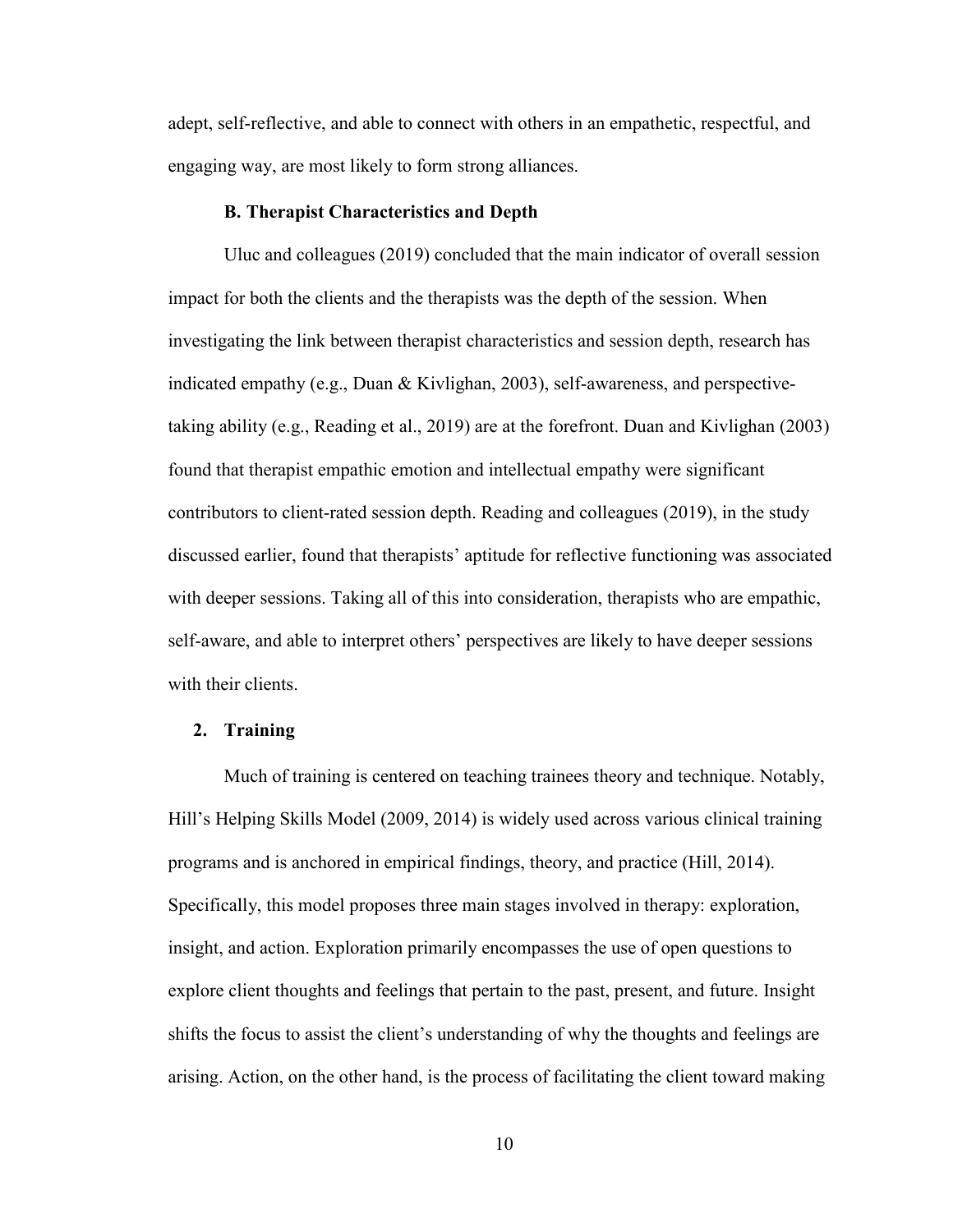their own decision, as well as teaching the client certain skills (e.g., relaxation techniques) to be practiced both in and out of the therapy room (Hill, 2009, 2014). Support is an additional factor that is ideally involved throughout the implementation of each stage and includes statements of reassurance that are aimed at reducing the client's distress. These stages are not perfectly linear, and the majority of good therapy practice involves at least some of each while catering to the needs of a specific client (Hill, 2014). Techniques that contribute to a strong alliance and deeper sessions are also likely to lead to better outcomes (e.g., Kadur et al., 2020); thus, gaining a better understanding of how beginning therapists' use of techniques facilitates/hinders the alliance and depth of sessions can help inform training.

#### **A. Technique Usage and Alliance**

<span id="page-10-0"></span>The therapist's ability to form an alliance with their client is essential for therapeutic work (Del Re et al., 2012). In order for personal growth and change to be welcomed by the client, there must be a relationship in which the client feels comfortable and accepted. One of the key factors involved in the construction of this relationship is support (Wachtel, 1993). Wachtel (1993) emphasizes that therapists need to, "Be as supportive as [they] can be so that [they] can be as expressive [as exploratory] as [they] will need to be" (p. 155). Furthermore, this theory is empirically supported by Ackerman and Hilsenroth's (2003) findings in which therapists' usage of support was found to facilitate the development and maintenance of the alliance. Thus, how supportive and attuned therapists are as they progress into other techniques and aspects of the work will be vital.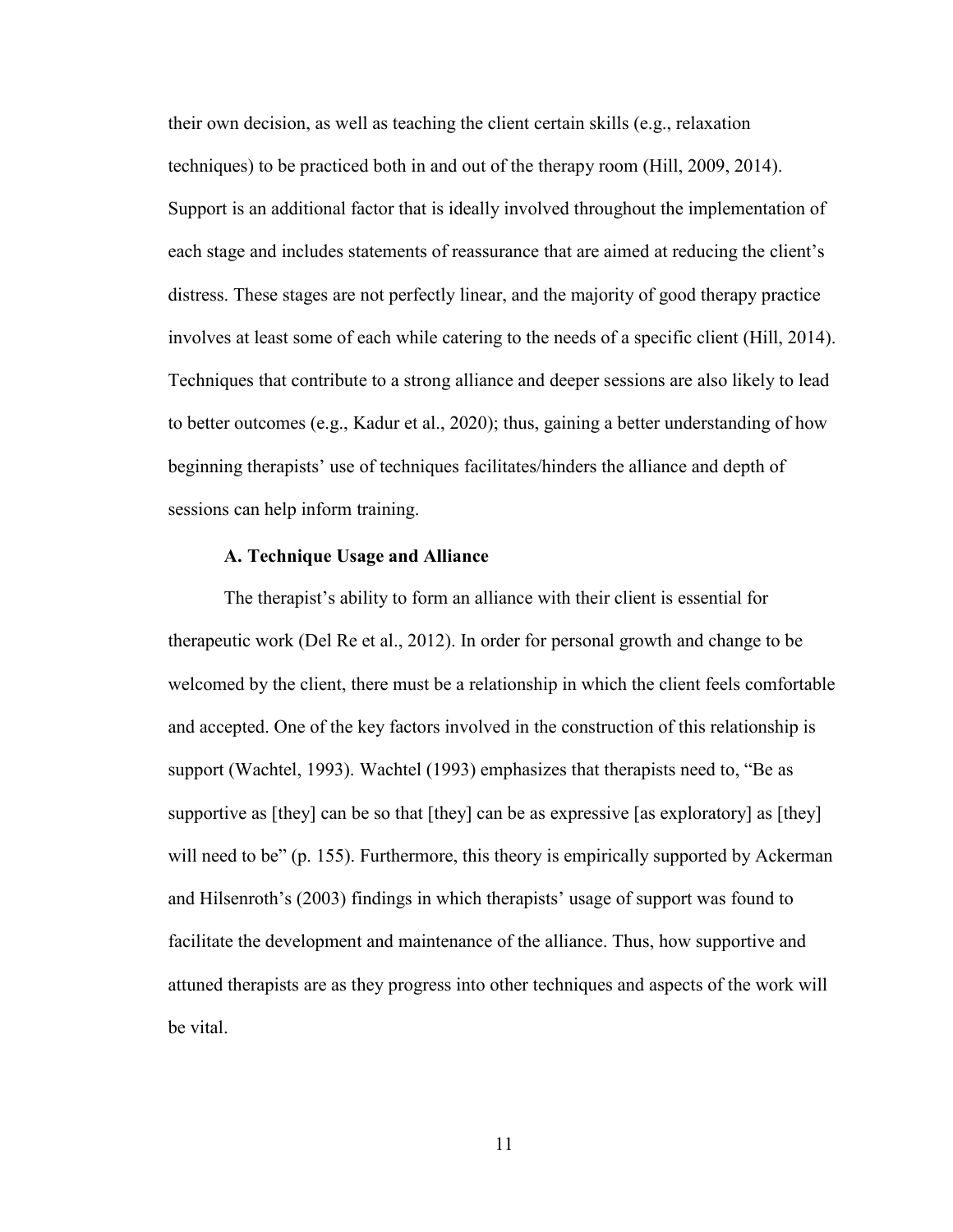Like support which is an important component in many theoretical frameworks, Hilsenroth and Cromer's (2007) systematic review found that techniques were also positively associated with alliance across a variety of therapeutic approaches. Specifically, techniques in the following three categories were associated with stronger alliances: treatment frame (in-depth interviews; collaborative approach; emotional, cognitive, and clear word choice), session focus (client-initiated discussions; exploration of presented issues; clarification of distress; identification of patterns; facilitation of client experience and feelings; exploration of difficult feelings), and feedback (offering insight; providing psychoeducation; collaborative development of treatment). Relating these techniques to the helping skills model (Hill, 2009, 2014), there is clear overlap with exploration and insight techniques, indicating that these techniques have a positive relationship with alliance.

#### **B. Technique Usage and Depth**

<span id="page-11-0"></span>Lingiardi and colleagues (2011) investigated the relationship between psychotherapy process dimensions (e.g., therapist interventions and patient/therapist patterns of interaction) and depth among clinicians of various theoretical orientations. Their results indicated that therapist activities that utilize an exploratory style of intervention had a positive correlation with depth. Furthermore, therapist interventions that focused on the elaboration of affect were also positively related to depth (Lingiardi et al., 2011). Pesale and Hilsenroth's (2009) study of early session processes indicated a positive relationship between psychodynamic-interpersonal (PI) techniques (as coded on the Comparative Psychotherapy Process Scale [CPPS]) and depth ratings. Specifically, the PI technique items included on the CPPS focused on: expression of affect; attention to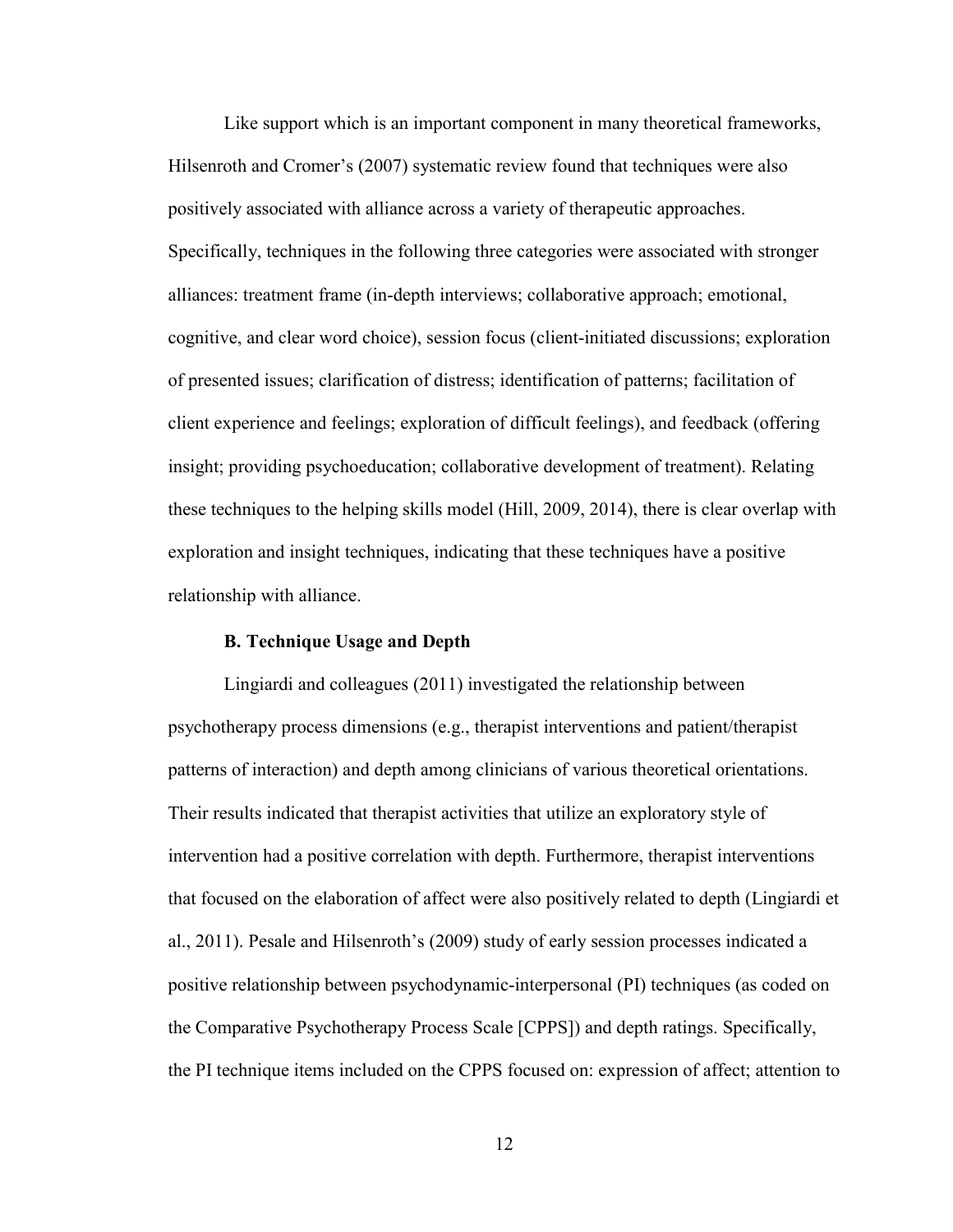recurring patterns in client thoughts, feelings, behaviors, and relationships; attendance to the alliance; and exploration of past and present experiences (Hilsenroth et al., 2005). Interestingly, Pesale and Hilsenroth (2009) found that the relationship between PI techniques and depth was not affected by the alliance, client ratings of distress, and/or client pathology.

More recently, Siegel and Hilsenroth (2013) found a relationship between safety and session depth with safety conceptualized as openness to vulnerability and a perception of trust that facilitates the client tolerating deeper exploration of affect. Siegel and Hilsenroth (2013) also postulated that safety could assist exploration that targets uncomfortable feelings, which in turn leads to the session feeling valuable, productive, and deep. By employing support, the therapist is able to create a welcoming atmosphere, which will likely lead to the client feeling more comfortable, and in turn, feeling open to deeper conversational work (Hill, 2014; Wachtel, 1993). Taken together, these findings suggest that depth is likely to increase when patients feel supported and are able to experience and explore their emotions and gain greater insight into themselves.

#### <span id="page-12-0"></span>**C. The Current Study**

In examining trainee effects in the prediction of important therapeutic processes like alliance and depth, it is important to explore the impact of trainee characteristics as well as what trainees choose to do in session (e.g., technique usage). Although prior research has examined both (i.e., therapist traits and technique usage), previous studies have largely assessed therapist traits after trainees had received at least some clinical training (e.g., Ackerman & Hilsenroth, 2003; Delgadillo et al., 2020; Reading et al., 2019). Moreover, the majority of studies have assessed technique usage in circumstances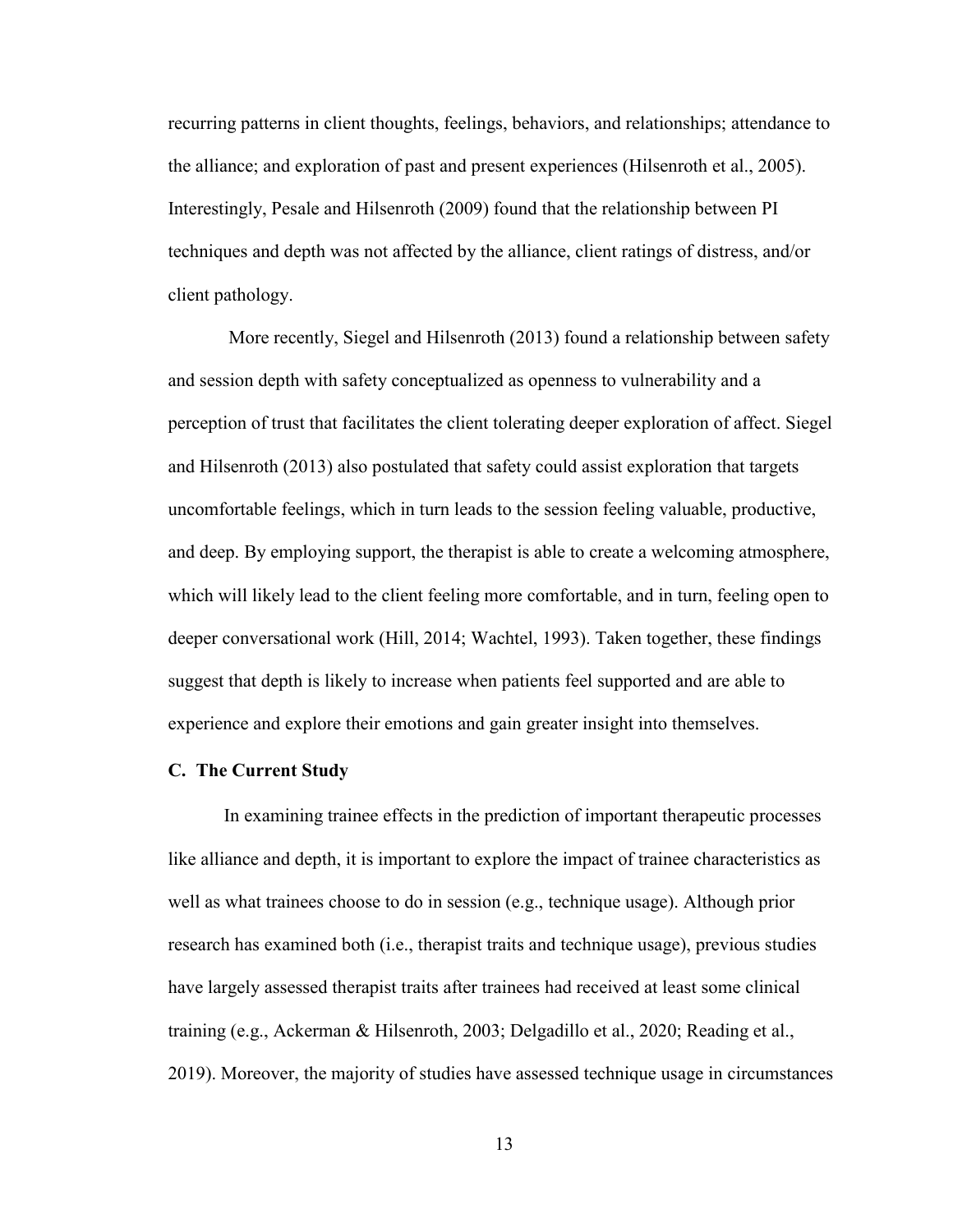under which trainees would have had differential training experiences (i.e., different supervisors, previous externship placements, etc.; e.g., Hilsenroth & Cromer, 2007; Lingiardi et al., 2011; Pesale & Hilsenroth, 2009). This concurrent/retrospective assessment of trainee traits makes it difficult to determine whether observed therapist variability is due to innate therapist characteristics or the result of differential training. The current study aims to address this gap by utilizing a multimethod assessment of trainees' personal characteristics *prior* to any clinical training and matching these scores with technique usage, alliance, and depth ratings from the trainees' very first therapy case. Importantly, all trainees will have had the same coursework and been supervised by the same supervisor for this first case. This method (prospective assessment and ratings from the first training case) will reduce the impact of training effects. Findings may be used to inform the future selection and training of psychotherapists.

The variables attained from the prospective multi-method assessment included the following: trainee age, total GRE score, self-reported interpersonal problems and ability to take the perspective of others, as well as an implicit measure of the trainee's ability for intimacy and emotional sharing. These characteristics were chosen either because they have historically been considered in the admissions process for graduate school<sup>[1](#page-13-0)</sup> and/or because they are thought to relate to alliance and/or depth. Technique usage was attained by having trained external raters code the degree to which trainees used support, exploration, insight, and action techniques as defined by Hill's three stage model. Due to the nature of the relationship being investigated, regression analyses were utilized. It was

 $\overline{a}$ 

<span id="page-13-0"></span><sup>&</sup>lt;sup>1</sup> While GPA is often an important factor used in consideration for clinical and counseling training program admission, we chose not to include that as a predictor variable in this study due to a ceiling effect and limited range of GPA scores in this sample.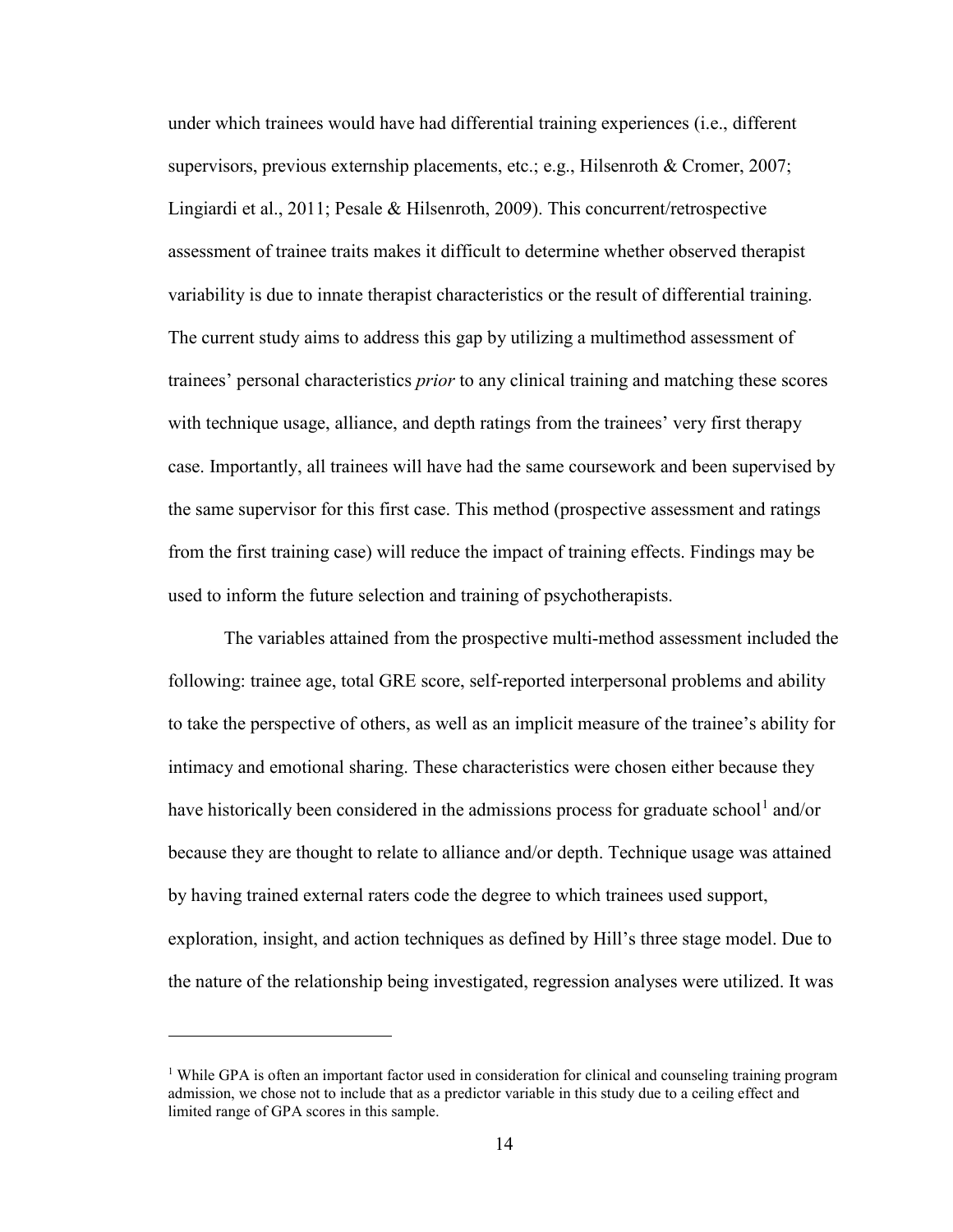hypothesized that therapist characteristics and technique usage would predict alliance and depth. Specifically, fewer interpersonal problems, greater perspective taking, and more emotional investment in relationships would contribute to the variability associated with alliance and depth; conversely, more support, exploration, and insight, would contribute to the variability associated with alliance and depth.

## **II. MATERIALS AND METHODS**

#### <span id="page-14-1"></span><span id="page-14-0"></span>**A. Participants**

This study was approved by the University's Institutional Review Board. The sample included 8 cohorts of graduate trainees  $(N = 82)$  enrolled in a clinical psychology program. After the first semester,  $15.9\%$  ( $n = 13$ ) of the sample either switched out of the clinical track to an experimental track, withdrew from the program, or were asked to leave the program. These participants were excluded from analyses because they did not complete the therapy course. Additionally, trainees who had missing data in any of the predictor variables were excluded  $(n = 4)$ . The remaining participant group  $(N = 65)$  was 80% female with a mean age of 24.12 years  $(SD = 5.04)$ . The racial composition of the sample was 64.6% European American, 15.4% African American, 9.2% Hispanic, 6.2% Asian American, 1.5% Biracial, 1.5% Multiracial, and 1.5% other. Finally, 38.5% of trainee therapists in the present sample endorsed having received therapy. Trainees reported a mean time spent in therapy of 6.15 months and a range of 1 month to 8.42 years.

Volunteer undergraduate students from the same university served as therapy clients. The undergraduates who consented to participate in the therapy sessions were currently enrolled in a course focused on personal growth and exploration. These students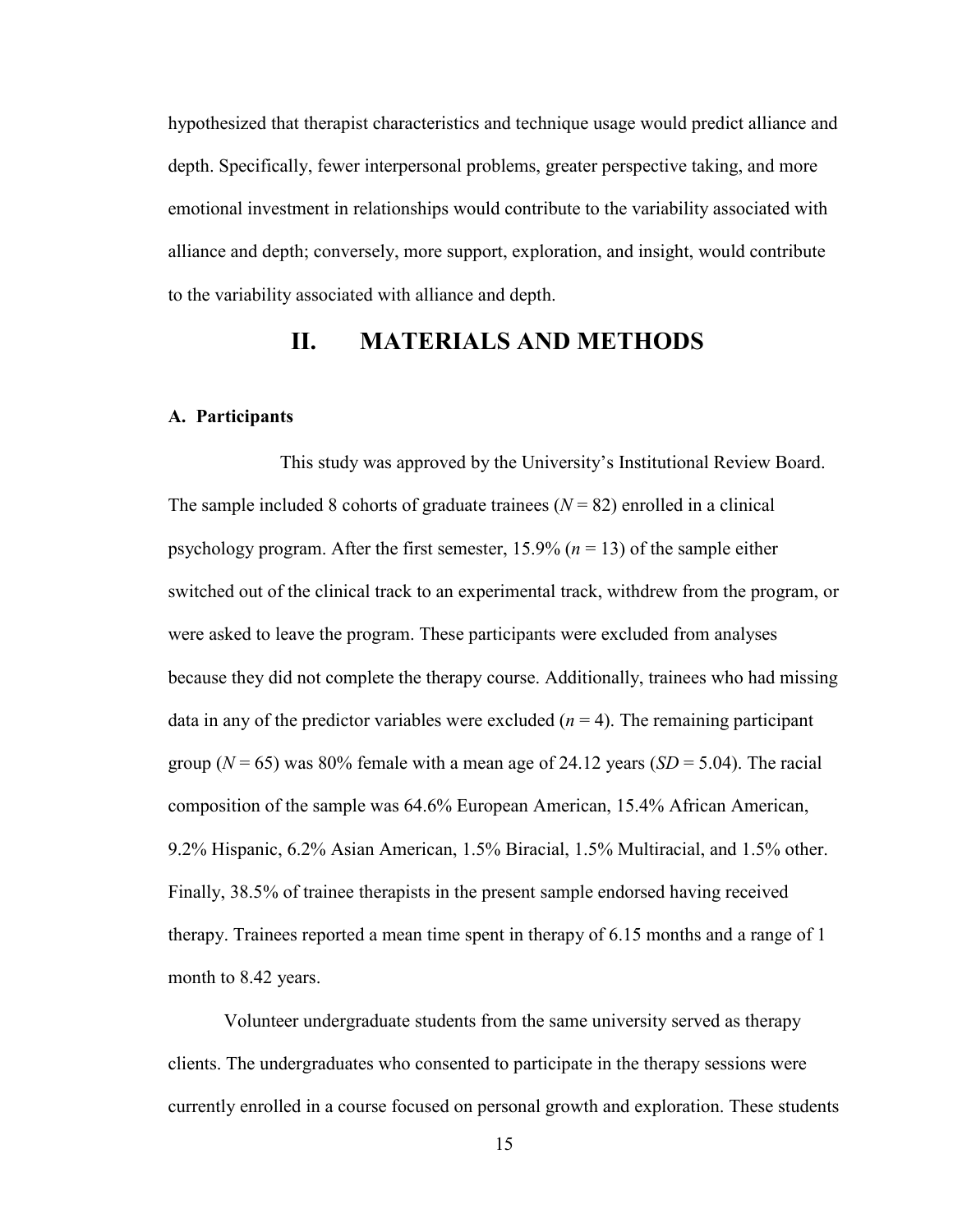received course credit for participating in the sessions and writing a reflection essay about their experience. None of these undergraduates knew the researchers in this project, and their professor was not provided any information about the therapy sessions except that the students participated. The client group ( $N = 65$ ) was 73.8% female, 40% European American, 38.5% African American, 9.2% Asian American, 4.6% Hispanic, 6.2% other, and 1.5% did not report their race. The mean age of the group was 20.71 years  $(SD = 3.86)$ .

#### <span id="page-15-0"></span>**B. Procedures**

#### <span id="page-15-1"></span>**1. Assessment of Therapist Characteristics**

The consent process of the trainee therapist's participation in this study occurred at the start of the student's first semester and was completely voluntary. At the beginning of their graduate training ( $2<sup>nd</sup>$  day of class of the 1<sup>st</sup> semester), all trainees completed a multi-method assessment including the Inventory of Interpersonal Problems-32 (IIP-32; Horowitz et al., 2000), Interpersonal Reactivity Index (IRI; Davis, 1980, 1983), and Thematic Apperception Test (TAT; Murray, 1943). All student responses were kept confidential and were not shared with anyone in the program (including the professor of the course). Trainee age and GRE scores were collected from application materials. See *Measures* for a description of the IIP-32, IRI, and TAT.

#### <span id="page-15-2"></span>**2. Therapy Sessions**

In their second semester, all clinical graduate students took an introductory therapy course. This four-credit course focused on therapeutic technique with curriculum based on Hill's three-stage model of helping as presented in *Helping Skills: Facilitating Exploration, Insight, and Action* (3rd ed. & 4th ed.; Hill, 2009, 2014). Each trainee was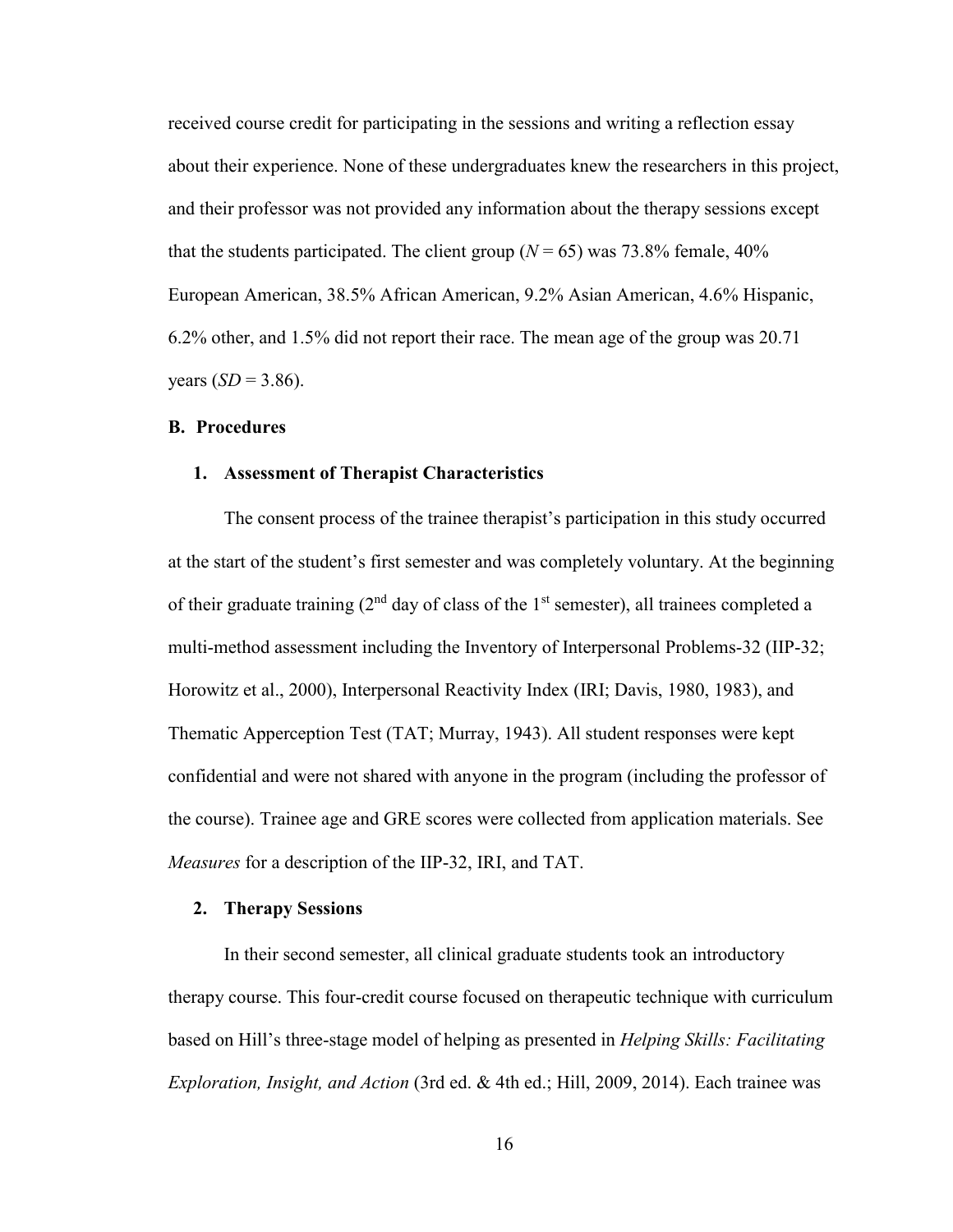assigned an undergraduate student volunteer with whom they conducted a therapy case. The therapy experience consisted of four non-manualized sessions that took place during the academic semester. The first session was a 90-minute intake, and the remaining three sessions were 45 minutes in length. Clients were informed that sessions could be used to work on anything that felt most important to them at the time. Conversely, clients were instructed not to bring forth topics or concerns that would require the intervention of a licensed professional (e.g., suicidal or homicidal ideation, and child or elder abuse). Common presenting problems included interpersonal relationship troubles, concerns related to school performance, and distress about future career plans.

Each session was video recorded, and every student was supervised by the therapy course instructor (a licensed clinical psychologist with over 10 years of experience). The trainee therapists also attended group supervision following the first, second, and fourth session. The group supervision was 90-minutes in length and comprised of 2-3 trainees per group. Each trainee received individual supervision with the course instructor after the third session. Supervision was focused on clinical intervention and case conceptualization. The session recordings were heavily relied upon for supervision purposes. This was the first training case for all trainees in this study.

#### <span id="page-16-0"></span>**3. Post-Session Evaluation**

Clients filled out the Session Evaluation Questionnaire (SEQ; Stiles & Snow, 1984) and the Working Alliance Inventory (WAI; Horvath & Greenberg, 1989) at the end of session three. Additionally, two observers trained in using the Helping Skills Measure (HSM; Hill & Kellems, 2002) used the video recordings of the trainees' third session to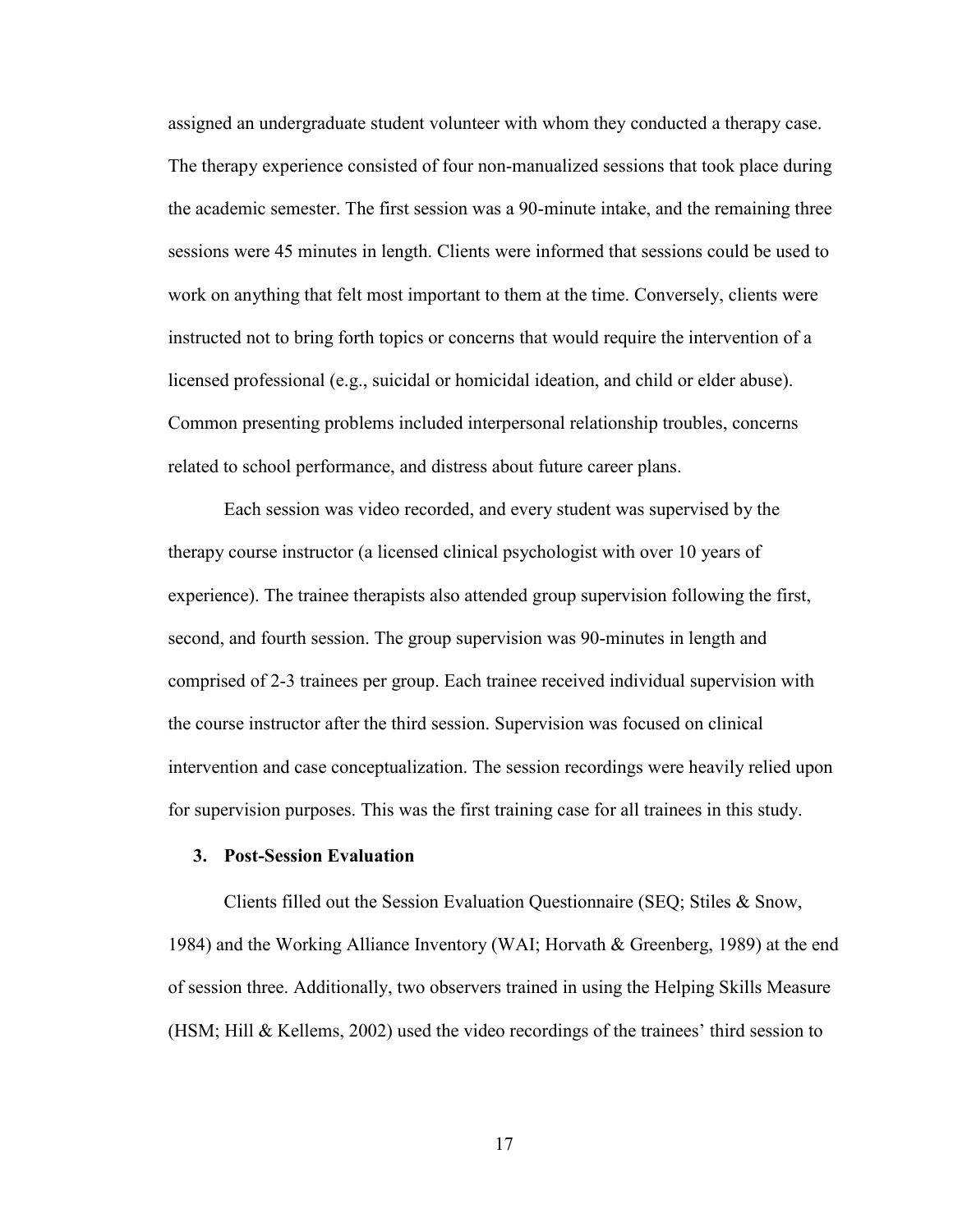rate technique usage. See *SEQ, WAI, and HSM* for a description of the training and measures used for this evaluation.

#### <span id="page-17-0"></span>**C. Measures**

#### <span id="page-17-1"></span>**1. Graduate Record Examination (GRE)**

The trainees' GRE scores were obtained from their admission materials. The Quantitative and Verbal scores were added to create one total Quantitative-Verbal GRE score. Per admissions standards, only applicants with a minimum Quantitative-Verbal GRE of 290 were generally considered for admission. In the current sample, there were five students who did not meet this threshold but were admitted due to other positive aspects of their application.

#### <span id="page-17-2"></span>**2. Inventory of Interpersonal Problems-32 (IIP-32)**

The IIP-32 (Horowitz et al., 2000) measures distress related to various domains of problematic interpersonal behavior. There are eight domains included in this assessment: Domineering/Controlling, Vindictive/Self-Centered, Cold/Distant, Socially Inhibited, Nonassertive, Overly Accommodating, Self-Sacrificing, and Intrusive/Needy. There are 32 first-person statements included in this measure. Each item represents either a behavior that is viewed as difficult to perform with others (e.g., "It is hard for me to tell a person to stop bothering me") or a behavior that is perceived as too frequent in the respondent's interpersonal relationships (e.g., "I want to be noticed too much"). The individuals responded on a 4-point scale that is anchored 1 (*not at all*) to 4 (*extremely*). The IIP is normed on a national standardization sample representative of the U.S. population that includes 800 adults (aged 18-89; Horowitz et al., 2000). The measured domains yield eight subscale scores, with responses reported in T scores. The total IIP-32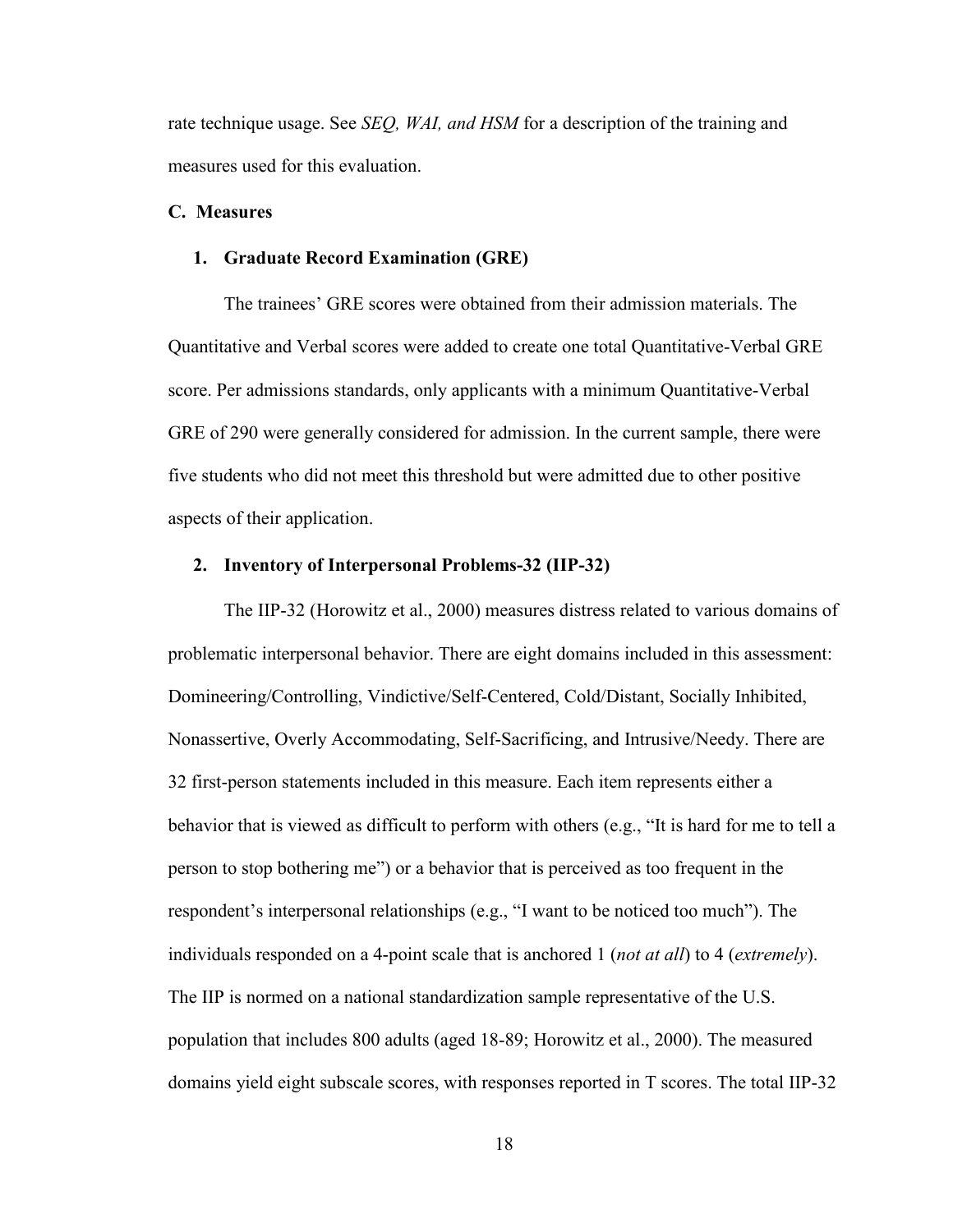score was used in this study and was calculated by adding each of the T scores from all eight domains. The IIP-32 is an internally consistent measure, having a Cronbach's alpha of .93 for the total score when given in a nonclinical population ( $N = 800$ ; Gold & Hess, 2003).

#### <span id="page-18-0"></span>**3. Interpersonal Reactivity Index (IRI)**

The IRI (Davis, 1980, 1983) is a self-report measure consisting of 28 items. Each item is rated on a 5-point scale ranging from *does not describe me well* to *describes me very well*. The IRI assesses four aspects of empathy with items separated into 7-item subscales. The present study focuses on the Perspective Taking (PT) subscale. PT represents the respondent's tendency to view situations from another person's perspective (Davis, 1983). Davis (1980) reported an internal reliability for PT of .75 for males and .78 for females. Research has provided evidence of convergent and discriminant validity of the IRI (Davis, 1983).

#### <span id="page-18-1"></span>**4. Thematic Apperception Test (TAT)**

The TAT (Murray, 1943) is a set of black-and-white stimulus cards with images that depict ambiguous scenes. After being shown the TAT cards, individuals are asked to create a story or description of the image in response to each card. Then, the responses are examined in an effort to deduce information about the inner world of the individual. The participants in this study were presented with the cards (1, 2, 3BM, 4, 13MF, 12M, and 14) in a group format. A screen was used to project the card images, and participants were asked to use a notebook to write their responses. After the administration, transcription, and de-identification of the TAT, two expert raters (blind to participant identity) scored the responses individually using the Social Cognition and Object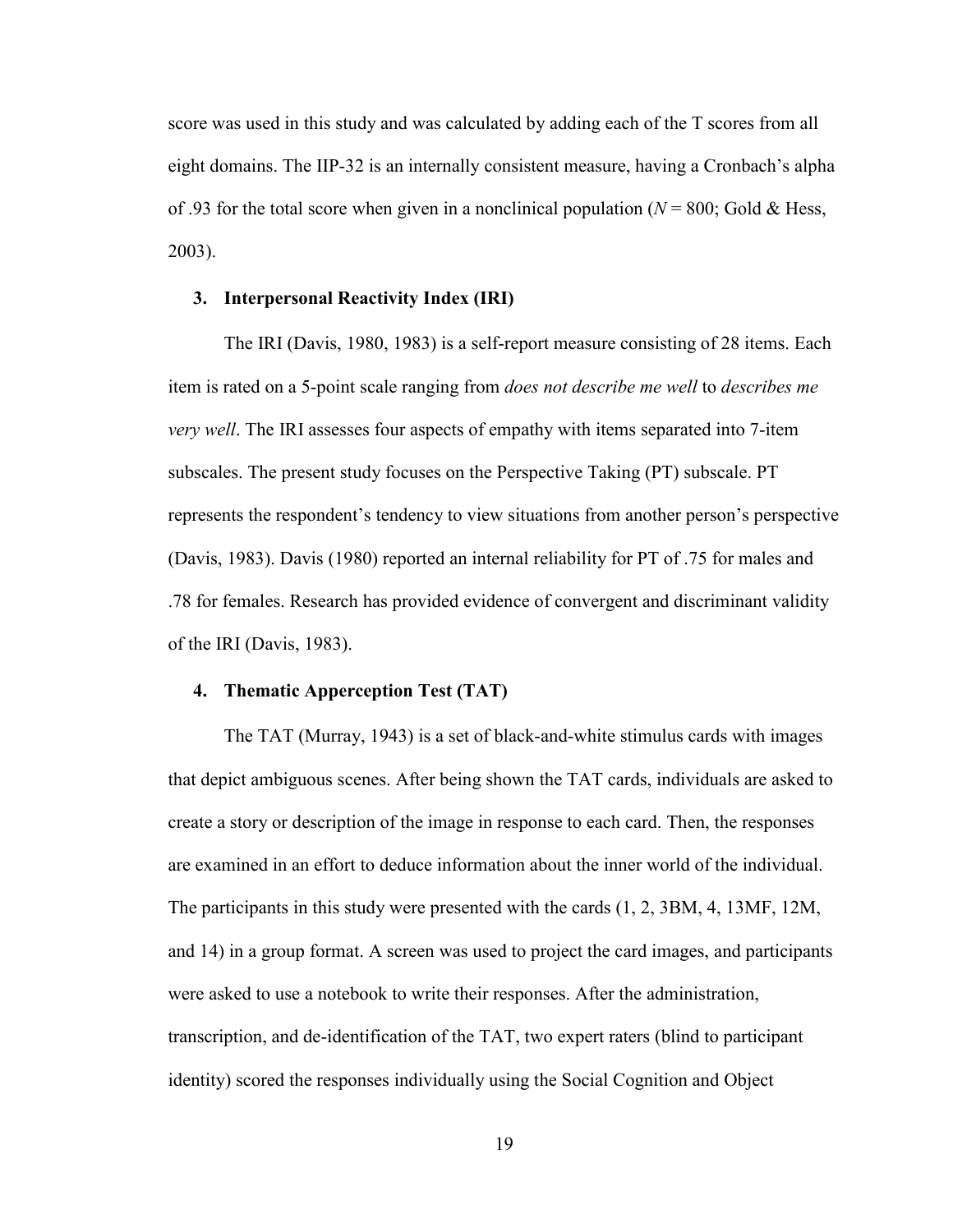Relations Scale – Global scoring method (SCORS-G; Stein & Slavin-Mulford, 2018; Westen, 1995).

The SCORS-G is a clinician-rated measure containing eight dimensions that assess various aspects of cognitive and affective processes that mediate interpersonal functioning (Westen, 1995). A 7-point Likert scale is used to assess each dimension. Lower scores indicate greater pathology (i.e., problematic patterns of thoughts, feelings, and motivation that underlie interpersonal functioning in intimate relationships), and higher scores suggest more maturity and greater adaptive functioning. The Emotional Investment in Relationships (EIR) dimension of the TAT-SCORS-G assessment was utilized in this study. Specifically, EIR assesses an individual's depicted level of intimacy and emotional sharing. EIR has demonstrated good to excellent interrater reliability and validity across studies despite considerable differences in the samples studied and levels of psychiatric distress (Stein & Slavin-Mulford, 2018).

The coding of the TAT narratives was done by two expert raters who previously completed manualized training on the SCORS-G (Stein & Slavin-Mulford, 2018) and used the scale for at least 11 years. The average of the two raters' scores were used in this study. Shrout and Fleiss (1979) reported that the magnitude for interpreting intraclass correlation coefficient (ICC) values were 'poor' < .40, 'fair' = .40 – .59, 'good' = .60 – .74, and 'excellent' > .74. The Spearman-Brown Model (2,2) ICC-corrected values for the EIR SCORS-G variable (.89) fell within the excellent range for this sample.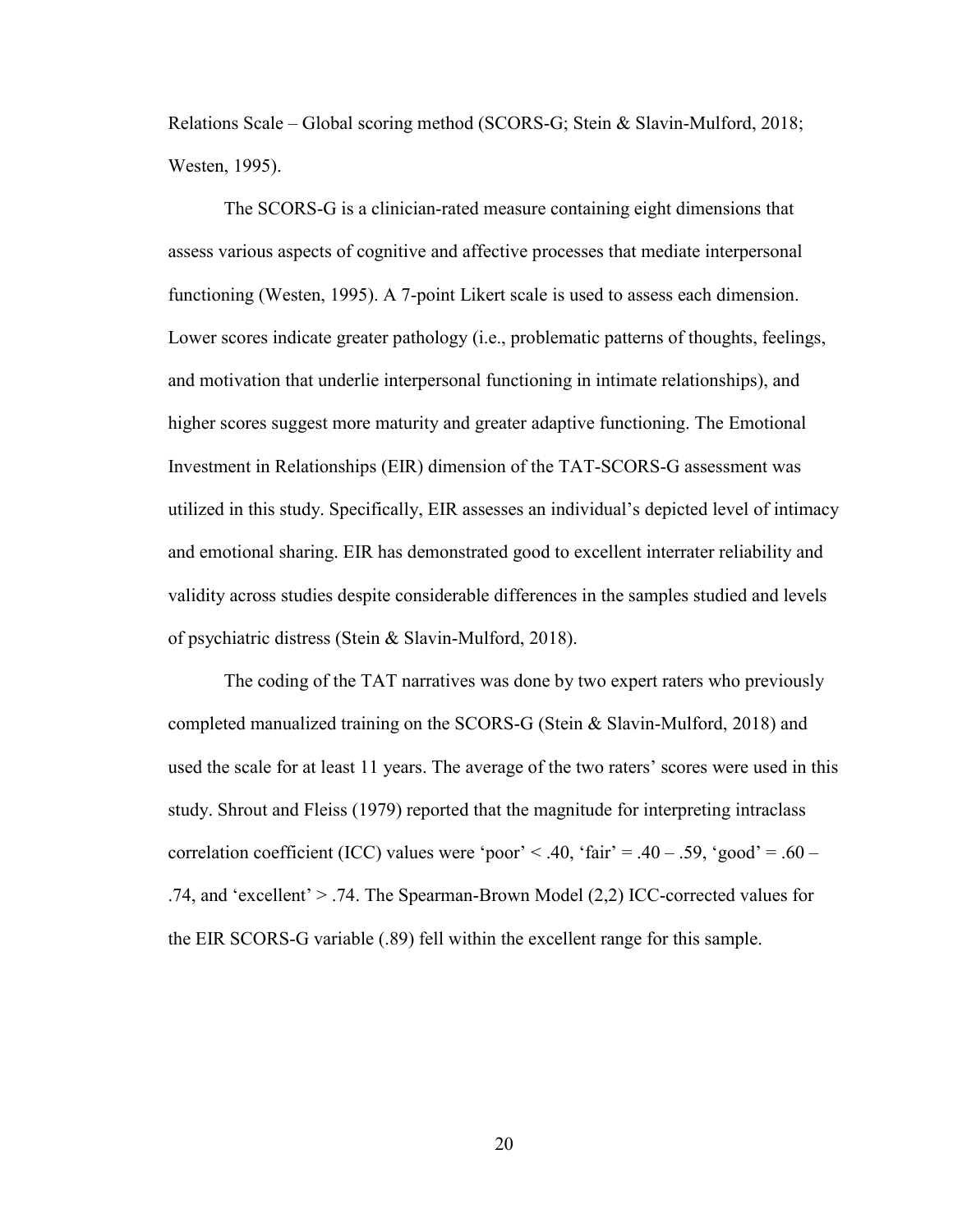## <span id="page-20-0"></span>**5. Helping Skills Measure (HSM)/Session Process and Outcome Measures (SPOM)**

The HSM (Hill & Kellems, 2002) captures basic therapy skills using 13 Likerttype items anchored 1 (*strongly disagree*) to 5 (*strongly agree*). There are three subscales in this measure: exploration, insight, and action. The exploration subscale has 4 items and is categorized by the goals of helping a client to tell their story and explore their thoughts (skills: open questions and restatements) and feelings (skills: open questions, reflections of feelings, and disclosures of feelings). The insight subscale has 4 items and is categorized by the goals of facilitating awareness (skills: challenges) and promoting insight (skills: open questions, interpretation, and disclosure of insight). The action subscale has 5 items and is categorized by the goals of helping the client change through the use of open questions, information, and direct guidance. There are four components that are combined to create the action subscale: relaxation, behavior change, behavioral rehearsal, and decision-making. Each subscale score was calculated by averaging all items that comprise the subscale. One additional item was added to the assessment by the researchers of this study to measure the use of support through the application of supportive statements, reinforcement, or encouragement.

Two external raters, the instructor and a licensed professional counselor with a master's degree in clinical psychology, trained on the HSM by reading Hill (2009, 2014) and Hill and Kellems (2002). As an additional part of training, the raters practiced coding 17 recorded sessions and discussed the rating categories as a team. After training was completed, the two raters viewed the entire third session recording of each trainee and immediately rated the session independently using the HSM. The raters were blind to the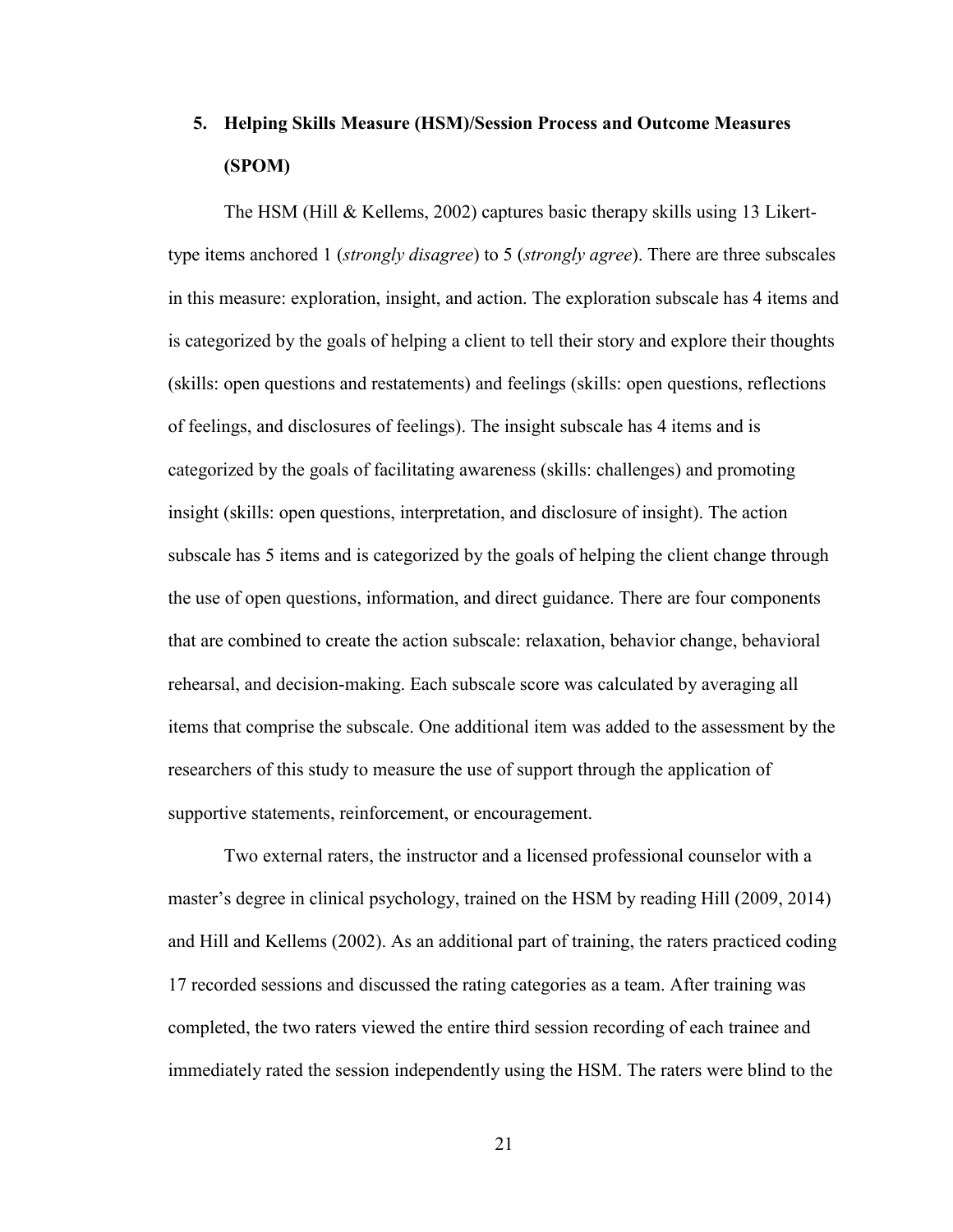participants' initial assessment. Regular reliability meetings were held during the coding process to prevent rater drift.

For the majority of sessions, both coders were available to rate the sessions and their average score was used. However, for a minority of sessions, only one coder was available and in this case that coder's scores were used individually. ICC two-way random-effect models with Spearman-Brown corrections were calculated for the exploration (ICC  $[2,2] = .91$ ), insight (ICC  $[2,2] = .86$ ), and action (ICC  $[2,2] =$ .86] subscales on the HSM, as well as for the support item (ICC  $[2,2] = .84$ ). According to Shrout and Fleiss's (1979) standards, all of the ICC values reported for the HSM subscales and support item fall within the excellent range for this sample.

#### <span id="page-21-0"></span>**6. Session Evaluation Questionnaire (SEQ)**

Clients completed the SEQ (Stiles & Snow, 1984) immediately after each session. The SEQ consists of 24 bipolar adjective pairs that are each rated on a 1 to 7 semantic differential rating scale. The depth index was utilized in this study. This index is comprised of five items that reflect on how powerful or effective the client perceived the session to be. Each item of the depth index was averaged together to create one summary depth score for each session. In a sample of outpatients at a university-based community clinic, Cronbach's alpha for depth was .86 (Ackerman et al., 2000). The Cronbach's alpha for depth in this sample was .83.

#### <span id="page-21-1"></span>**7. Working Alliance Inventory (WAI)**

At the end of the third session, clients completed the WAI (Horvath & Greenberg, 1989) to assess the client's perspective of the therapeutic alliance. The WAI assesses this relationship in a three-part framework (i.e, Goal, Task, and Bond) established by Bordin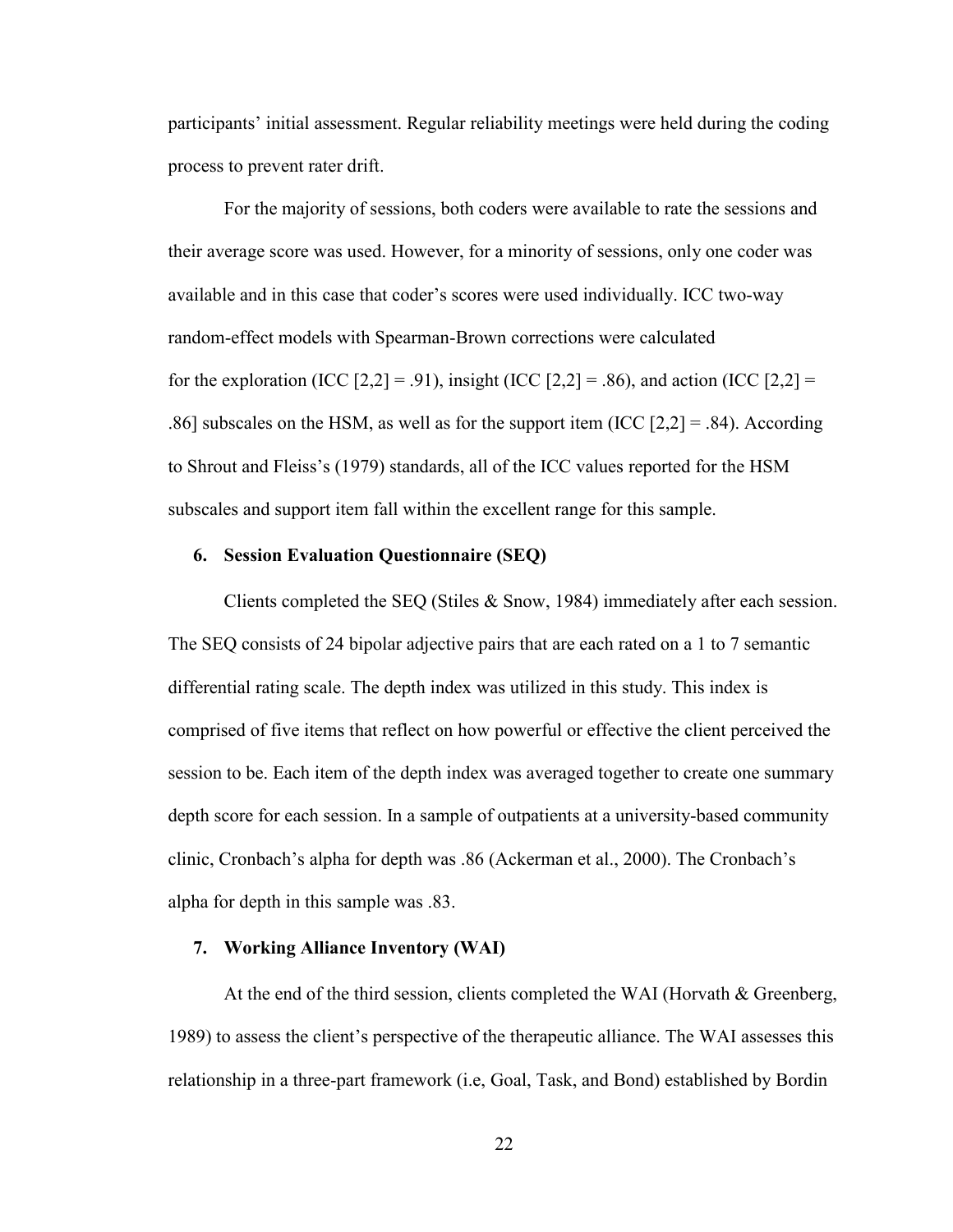(1979). The Goal domain assesses the agreement between client and therapist in terms of the goals of the therapy. The Task domain assesses the client's agreement with the therapist that the tasks incorporated in the therapy will address the problems the client brings to treatment. The Bond domain assesses the quality of the interpersonal bond between the client and the therapist. Each domain has 12 items, making for a total of 36 items on the WAI. Respondents use a 7-point scale anchored 1 (*Never*) to 7 (*Always*) to respond to each item. The total alliance score is calculated by adding each of the three domains and has a potential score range of 36 to 252. In a reliability generalization study of the WAI, the client version of this measure was found to have internal consistency estimates ranging from .83 to .97 ( $M = .93$ ,  $SD = .04$ ,  $n = 13$ ) for the total score (Hanson et al., 2002). The Cronbach's alpha for the total WAI score in this sample was .80.

#### <span id="page-22-0"></span>**D. Analysis**

We conducted a power analysis to determine how many predictor variables were acceptable with the sample size  $(N = 65)$  while maintaining a power of .80. The result indicated all nine predictors could be used. Regression analyses were then used to test the hypothesis that therapist characteristics and technique usage can predict client ratings of alliance and session depth. One hierarchical multiple linear regression was conducted to predict client-rated alliance, and another was conducted to predict client-rated depth. Specifically, therapist characteristics (age, GRE, IIP total, IRI-PT, and TAT EIR) were entered in the first step and techniques (exploration, insight, action, and support) were entered in the second step.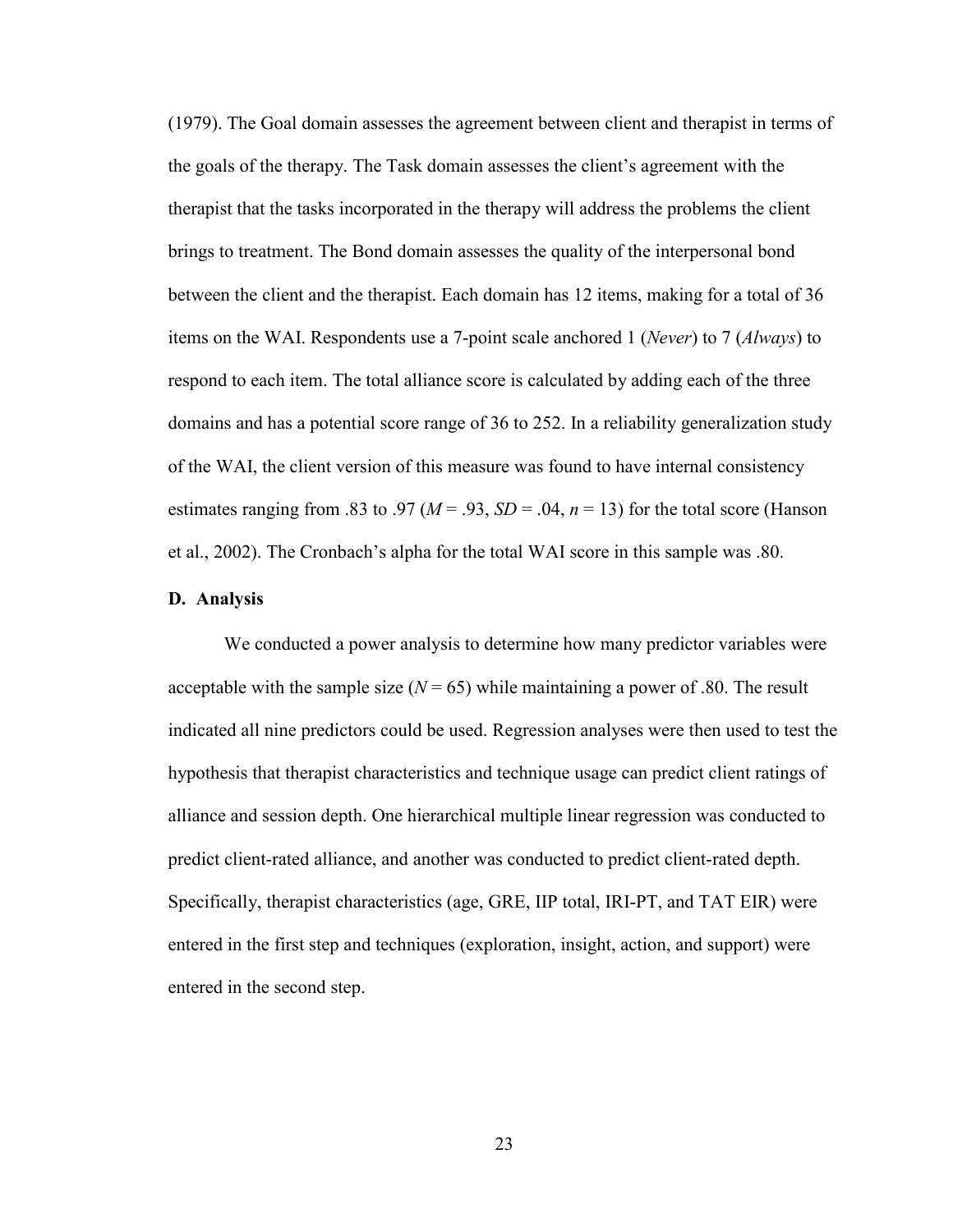## **III. RESULTS**

<span id="page-23-0"></span>Descriptive statistics of the predictors and outcome variables can be found in Table 1. Correlations of all predictor variables and outcome variables indicated a range of .00 to .52. Results showed trainee therapist age and observer-rated support to be positively correlated,  $r(63) = .24$ ,  $p = .049$ . Additionally, GRE score was found to have a moderate positive correlation with observer-rated action,  $r(63) = .32$ ,  $p = .009$ , and a moderate negative correlation with depth,  $r(63) = -.40$ ,  $p = .001$ . For correlations between technique usage variables, exploration had a moderate positive correlation with insight,  $r(63) = .47$ ,  $p < .001$ , and a large positive correlation with support,  $r(63) = .52$ ,  $p < .001$ . Action had a moderate negative correlation with depth,  $r(63) = -.45$ ,  $p < .001$ . Alliance and depth were found to have a moderate positive relationship,  $r(63) = .38$ ,  $p = .002$ . **Table 1: Descriptive Statistics and Correlations for Therapist Characteristics, Technique Usage, Alliance, and Depth**

|                              |        |       | Therapist Characteristics |         | Technique Usage |        |                          |        | Outcome |                          |        |      |                          |
|------------------------------|--------|-------|---------------------------|---------|-----------------|--------|--------------------------|--------|---------|--------------------------|--------|------|--------------------------|
| Variables                    | M      | SD    |                           | 2       | 3               | 4      | 5                        | 6      | 7       | 8                        | 9      | 10   | 11                       |
| Therapist<br>Characteristics |        |       |                           |         |                 |        |                          |        |         |                          |        |      |                          |
| 1. Age                       | 24.12  | 5.04  | -                         |         |                 |        |                          |        |         |                          |        |      |                          |
| 2. GRE                       | 300.54 | 9.08  | $-.04$                    | -       |                 |        |                          |        |         |                          |        |      |                          |
| 3. IIP                       | 54.85  | 9.04  | $-.02$                    | .24     | —               |        |                          |        |         |                          |        |      |                          |
| 4. IRI-PT                    | 21.54  | 4.05  | $-.03$                    | $-.24$  | $-.19$          | -      |                          |        |         |                          |        |      |                          |
| 5. TAT EIR                   | 3.61   | 0.77  | .06                       | $-.09$  | $-.17$          | .13    | $\overline{\phantom{0}}$ |        |         |                          |        |      |                          |
| Technique Usage              |        |       |                           |         |                 |        |                          |        |         |                          |        |      |                          |
| 6. O Exp                     | 3.08   | 0.57  | .04                       | .02     | .08             | $-.05$ | .007                     |        |         |                          |        |      |                          |
| 7. O Ins                     | 2.22   | 0.65  | .12                       | .14     | $-.02$          | .09    | $-.05$                   | .47*** |         |                          |        |      |                          |
| 8. O Act                     | 1.79   | 0.65  | $-.09$                    | $.32**$ | .23             | $-.23$ | $-.03$                   | $-.03$ | $-.06$  | $\overline{\phantom{0}}$ |        |      |                          |
| 9. O Sup                     | 3.73   | 1.05  | .25*                      | .10     | .04             | $-.03$ | $-.02$                   | .52*** | .24     | .21                      |        |      |                          |
| Outcome                      |        |       |                           |         |                 |        |                          |        |         |                          |        |      |                          |
| 10. Alliance                 | 222.08 | 20.57 | .21                       | $-.17$  | $-.07$          | .02    | .10                      | $-.07$ | $-.07$  | .00                      | $.31*$ |      |                          |
| 11 Denth                     | 5.98   | 80    | $-02$                     | $-40**$ | - 23            | 24     | $-01$                    | 13     | 03      | $-45***$                 | 14     | 38** | $\overline{\phantom{0}}$ |

Note.  $N = 65$ . GRE = combined Quantitative and Verbal GRE score; IIP = Inventory of Interpersonal Problems total score; IRI-PT = Interpersonal Reactivity Index – Perspective Taking subscale total score; TAT EIR = TAT-SCORS-G Emotional Investment in Relationships domain total score; O = Observer-rated; Exp = Exploration; Ins = Insight; Act = Action; Sup = Support. All technique usage data were obtained from session three using the HSM. Outcome data were client-rated following session three. \*  $p < .05$ . \*\*  $p < .01$ . \*\*\*  $p < .001$ .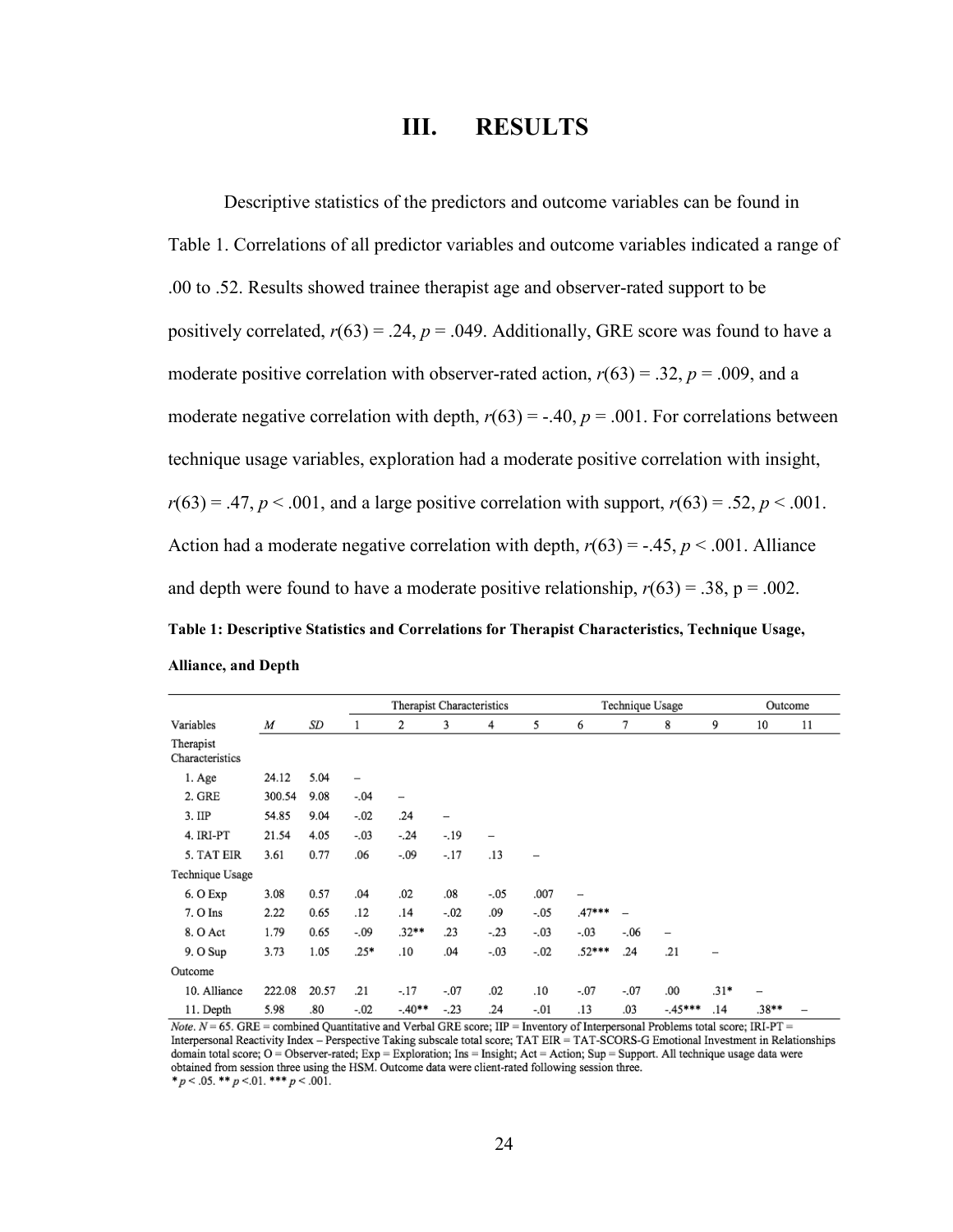#### <span id="page-24-0"></span>**A. Alliance Regression**

Assumption checks indicated that the data were adequate for a regression. The test for the collinearity assumption indicated multicollinearity was not an issue. Exploration had the lowest Tolerance value, .55, and the highest VIF, 1.82. Similarly, there were no issues with outliers, normality, linearity, homoscedasticity, or independence of errors. Table 2 depicts the results of the alliance regression.

| Variable            | B      | 95% CI for $B$ |       | SE B | β      | $\mathbb{R}^2$ | $\Delta R^2$ |
|---------------------|--------|----------------|-------|------|--------|----------------|--------------|
|                     |        | LL             | UL    |      |        |                |              |
| Step 1              |        |                |       |      |        | .08            | .08          |
| Age                 | .79    | $-24$          | 1.82  | .51  | .19    |                |              |
| GRE                 | -.35   | -.95           | .25   | .30  | -.15   |                |              |
| ПP                  | $-.05$ | -.65           | .55   | .30  | $-.02$ |                |              |
| IRI-PT              | $-.12$ | $-1.45$        | 1.22  | .67  | $-.02$ |                |              |
| <b>TAT EIR</b>      | 2.05   | -4.78          | 8.87  | 3.41 | .08    |                |              |
| Step 2              |        |                |       |      |        | .23            | $.16*$       |
| Age                 | .33    | $-.70$         | 1.37  | .52  | .08    |                |              |
| GRE                 | $-.44$ | $-1.04$        | .16   | .30  | -.19   |                |              |
| ПP                  | .00    | $-.57$         | .58   | .29  | .00    |                |              |
| IRI-PT              | $-.23$ | $-1.53$        | 1.07  | .65  | $-.05$ |                |              |
| <b>TAT EIR</b>      | 2.53   | -3.97          | 9.02  | 3.24 | .10    |                |              |
| O Exploration       | -11.49 | $-23.06$       | .09   | 5.78 | $-32$  |                |              |
| O Insight           | $-.29$ | -9.22          | 8.65  | 4.46 | $-.01$ |                |              |
| O Action<br>$-1.53$ |        | $-10.09$       | 7.03  | 4.27 | $-.05$ |                |              |
| O Support           | 9.49** | 3.59           | 15.40 | 2.95 | .49**  |                |              |

**Table 2: Hierarchical Multiple Linear Regression Analysis for Alliance**

*Note.*  $N = 65$ ;  $CI =$  confidence interval;  $LL =$  lower limit;  $UL =$  upper limit; GRE = combined Quantitative and Verbal GRE score; IIP = Inventory of Interpersonal Problems total score; IRI-PT = Interpersonal Reactivity Index - Perspective Taking subscale total score; TAT EIR = TAT-SCORS-G Emotional Investment in Relationships domain total score;  $O =$  observer-rated. All technique usage data were obtained from session three using the HSM. Outcome data were client-rated following session three.

\*  $p < .05$ . \*\*  $p < .01$ . \*\*\*  $p < .001$ .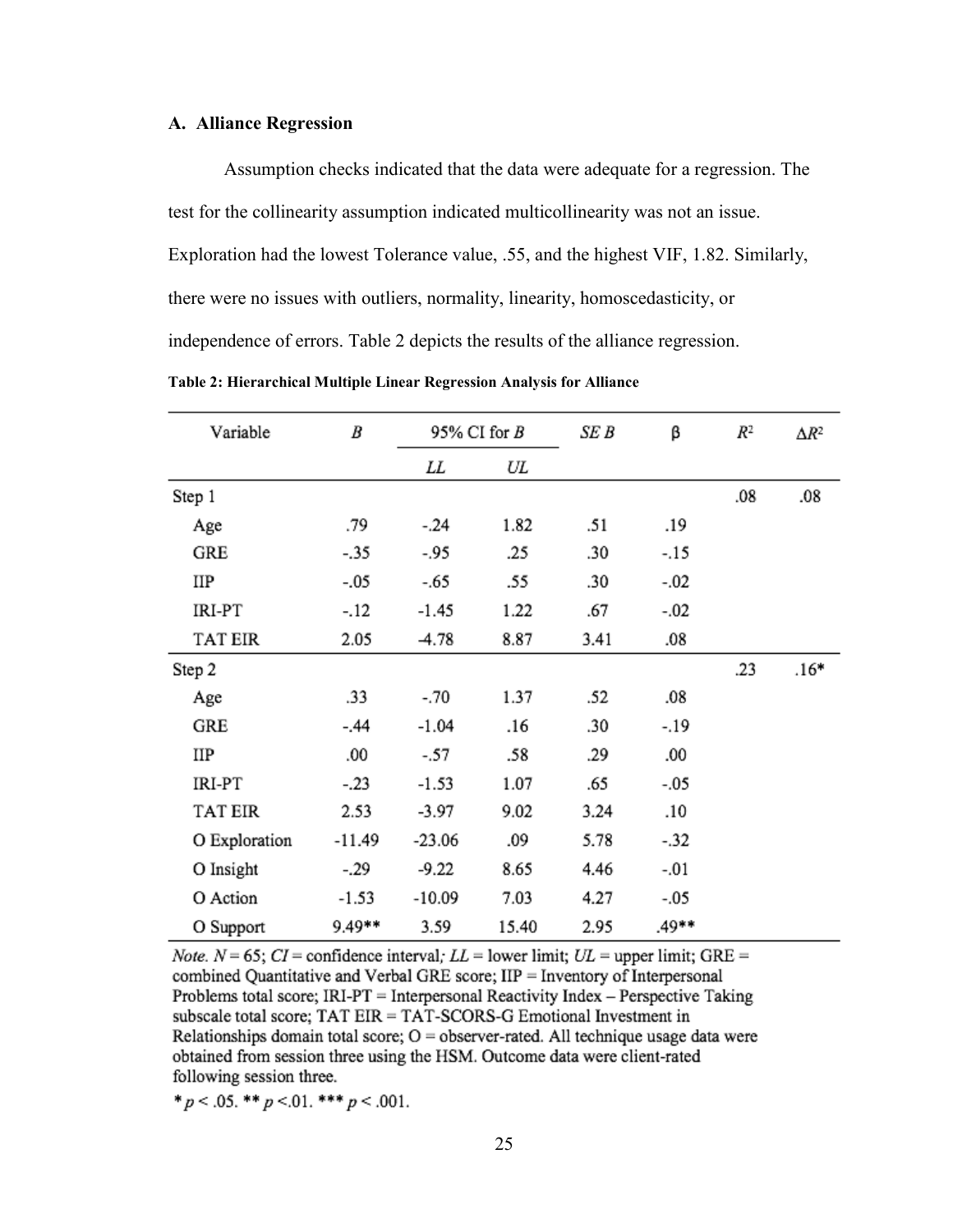Results of the multiple linear regression for alliance indicated that the first model, including only therapist characteristic variables, was not significant,  $R^2 = .08$ ,  $F(5, 59) =$ 0.96,  $p = 0.45$ . Additionally, the second model, which included both therapist characteristics and technique usage variables, was not significant overall,  $F(9, 55) = 1.84$ ,  $p = 0.082$ . However, the addition of the technique usage variables to the model resulted in the second model being a significant improvement over the first,  $F(4, 55) = 2.79$ ,  $p =$ .035. Moreover, support was a significant individual predictor,  $t(64) = 3.22$ ,  $p = .002$ . Since the overall model was not significant, this result regarding support is not entirely reliable as it may be due to chance. In order to investigate this further, an exploratory regression analysis was conducted with only techniques entered into the model with alliance as the outcome variable.

#### <span id="page-25-0"></span>**B. Exploratory Alliance Regression**

All assumptions checks indicated the data were adequate for the regression. Results of this exploratory multiple regression are displayed in Table 3 and indicated that technique usage variables were able to predict alliance,  $F(4, 62) = 2.53$ ,  $p = .049$ , with a medium effect size  $(f^2 = .16)$ . According to the guidelines presented by Cohen (1988), effect sizes are categorized as small ( $f^2 \ge 0.02$ ), medium ( $f^2 \ge 0.15$ ), and large ( $f^2 \ge 0.35$ ). The techniques only model explained 14% of the variance associated with alliance. Observerrated support was a significant individual contributor,  $t(64) = 3.16$ ,  $p = .002$ , had the largest unique contribution toward alliance (β = .45), and accounted for 13.84% of the variance associated with alliance. A one unit increase in support was associated with a 9 unit increase in alliance.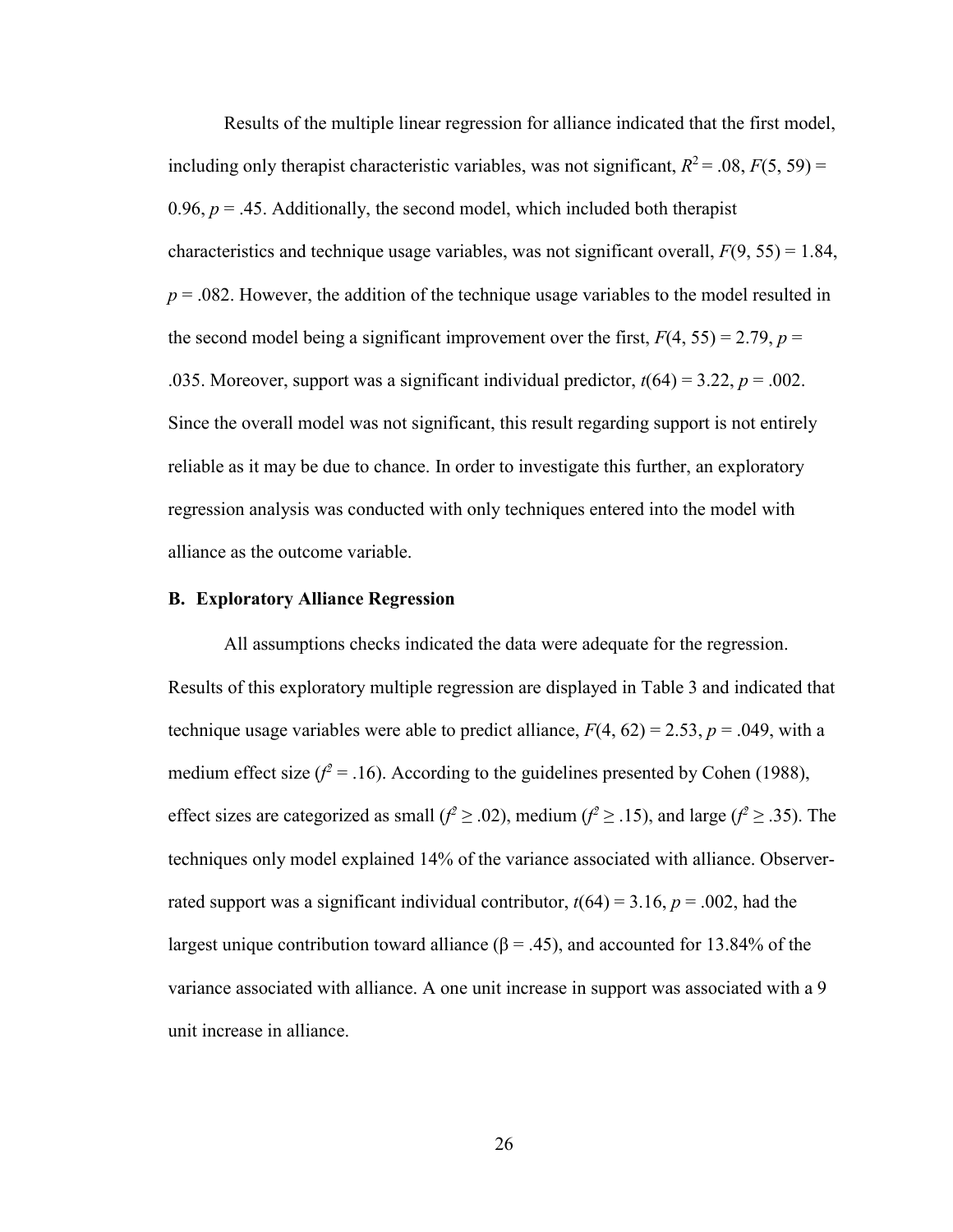| Variable              | B       | 95% CI for $B$ |       | SE B | β      | $R^2$  | $\Delta R^2$ |
|-----------------------|---------|----------------|-------|------|--------|--------|--------------|
|                       |         | UL<br>LL       |       |      |        |        |              |
| Step 1                |         |                |       |      |        | $.14*$ | .14*         |
| O Exploration         | $-8.68$ | $-19.97$       | 2.60  | 5.65 | $-.23$ |        |              |
| O Insight             | $-1.36$ | $-10.03$       | 7.31  | 4.34 | $-.04$ |        |              |
| O Action<br>$-2.70$   |         | $-10.70$       | 5.30  | 4.00 | $-.08$ |        |              |
| $9.00**$<br>O Support |         | 3.30           | 14.71 | 2.85 | .45**  |        |              |

**Table 3: Exploratory Multiple Linear Regression Analysis for Alliance**

*Note.*  $N = 65$ ;  $CI =$  confidence interval;  $LL =$  lower limit;  $UL =$  upper limit;  $O =$ observer-rated. All technique usage data were obtained from session three using the HSM. Outcome data were client-rated following session three. \*  $p < .05$ . \*\*  $p < .01$ . \*\*\*  $p < .001$ .

#### <span id="page-26-0"></span>**C. Depth Regression**

All assumption checks indicated the data were adequate for the chosen analysis. There were no issues with multicollinearity. Observer-rated exploration had the lowest Tolerance value, .55, and the highest VIF, 1.82. Additionally, there were no concerns regarding outliers, normality, linearity, homoscedasticity, or independence of errors. Table 4 depicts the results of the depth regression.

Results of the multiple linear regression indicated that therapist characteristics significantly predicted depth,  $F(5, 59) = 3.02$ ,  $p = .017$ . This first model accounted for 20.4% of the variance associated with depth and had a medium effect size  $(f^2 = .26)$ . Within this model, the quantitative and verbal GRE total score was the only statistically significant predictor,  $t(64) = -2.80$ ,  $p = .007$ . The GRE score individually accounted for 10.56% of the variance associated with depth scores and was found to have a small effect size  $(f^2 = .12)$ .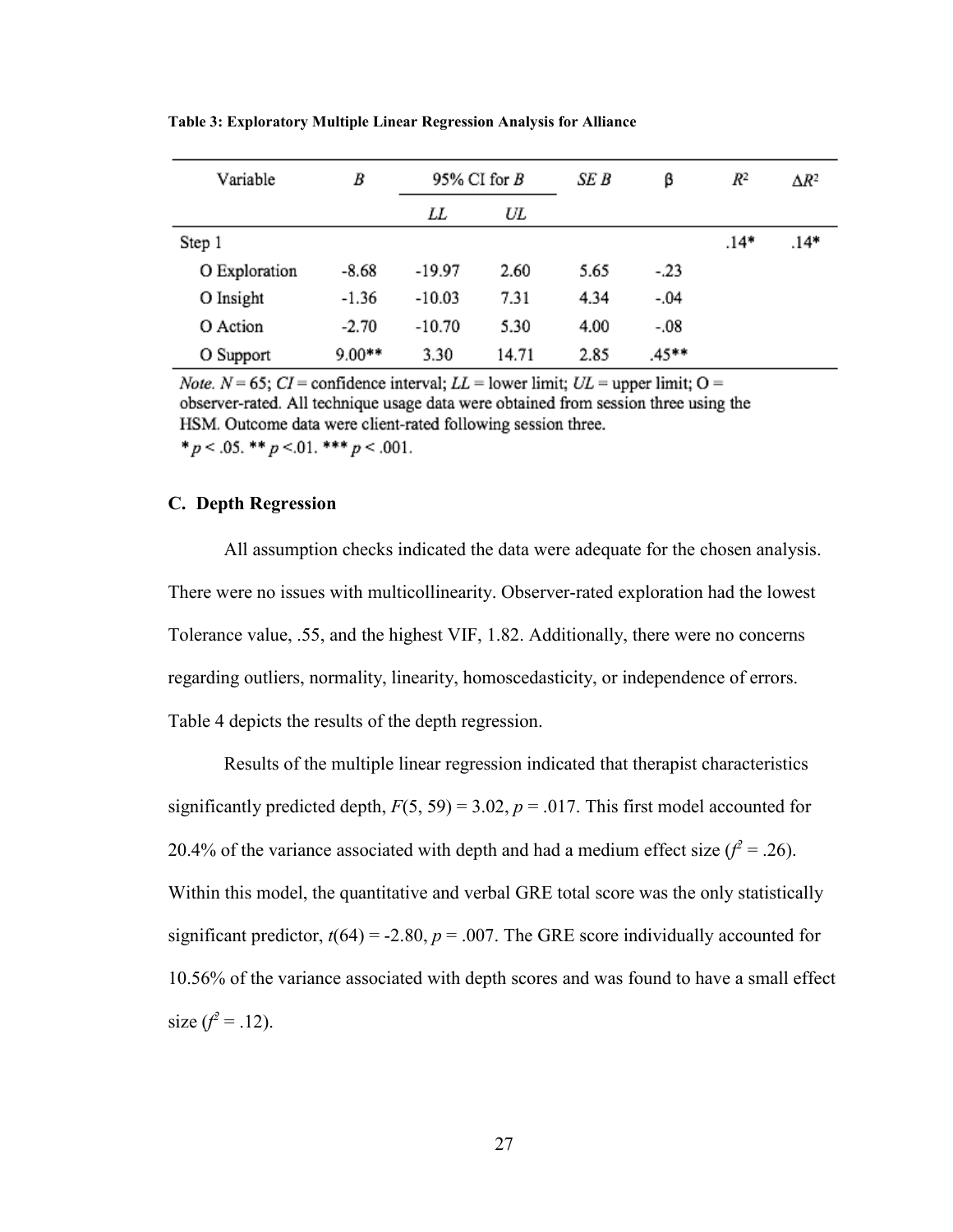| Variable       | B        | 95% CI for $B$ |         | SE B | β        | $R^2$  | $\Delta R^2$ |
|----------------|----------|----------------|---------|------|----------|--------|--------------|
|                |          | LL<br>UL       |         |      |          |        |              |
| Step 1         |          |                |         |      |          | $.20*$ | $.20*$       |
| Age            | $-.01$   | $-.04$         | .03     | .02  | $-.03$   |        |              |
| GRE            | $-.03**$ | $-.05$         | $-.01$  | .01  | $-.34**$ |        |              |
| ПP             | $-.01$   | $-.03$         | .01     | .01  | $-.14$   |        |              |
| IRI-PT         | .03      | $-.02$         | .08     | .02  | .14      |        |              |
| <b>TAT EIR</b> | $-.08$   | $-.33$         | .17     | .12  | $-.08$   |        |              |
| Step 2         |          |                |         |      |          | $.37*$ | $.17*$       |
| Age            | $-.02$   | $-0.06$        | .02     | .02  | $-.14$   |        |              |
| GRE            | $-.02*$  | $-.05$         | $-0.00$ | .01  | $-.27*$  |        |              |
| ПP             | $-.01$   | $-.03$         | .01     | .01  | $-.08$   |        |              |
| IRI-PT         | .02      | $-.03$         | .06     | .02  | .08      |        |              |
| <b>TAT EIR</b> | $-.06$   | -.29           | .17     | .11  | -.06     |        |              |
| O Exploration  | $-.01$   | -.42           | .40     | .20  | $-.01$   |        |              |
| O Insight      | $-.02$   | $-.34$         | .29     | .16  | $-.02$   |        |              |
| O Action       | -.49**   | -.79           | -.19    | .15  | $-.40**$ |        |              |
| O Support      | $.23*$   | .02            | .43     | .10  | $.30*$   |        |              |

**Table 4: Hierarchical Multiple Linear Regression Analysis for Depth**

*Note.*  $N = 65$ ;  $CI =$  confidence interval;  $LL =$  lower limit;  $UL =$  upper limit; GRE = combined Quantitative and Verbal GRE score; IIP = Inventory of Interpersonal Problems total score; IRI-PT = Interpersonal Reactivity Index - Perspective Taking subscale total score; TAT EIR = TAT-SCORS-G Emotional Investment in Relationships domain total score;  $O =$  observer-rated. All technique usage data were obtained from session three using the HSM. Outcome data were client-rated following session three.

\*  $p < .05$ . \*\*  $p < .01$ . \*\*\*  $p < .001$ .

The second model was a significant improvement over the first model,  $F(4, 55) =$ 3.63,  $p = .011$ . The inclusion of techniques in the second model accounted for an additional 16.6% of the variance associated with depth scores; technique usage variables were found to have a medium effect size  $(f^2 = .20)$ . The second model as a whole explained a total of 37% of the variance of depth scores and had a large effect size  $(f^2 = 1)$ .59). The results of the regression indicated that there was a collective significant effect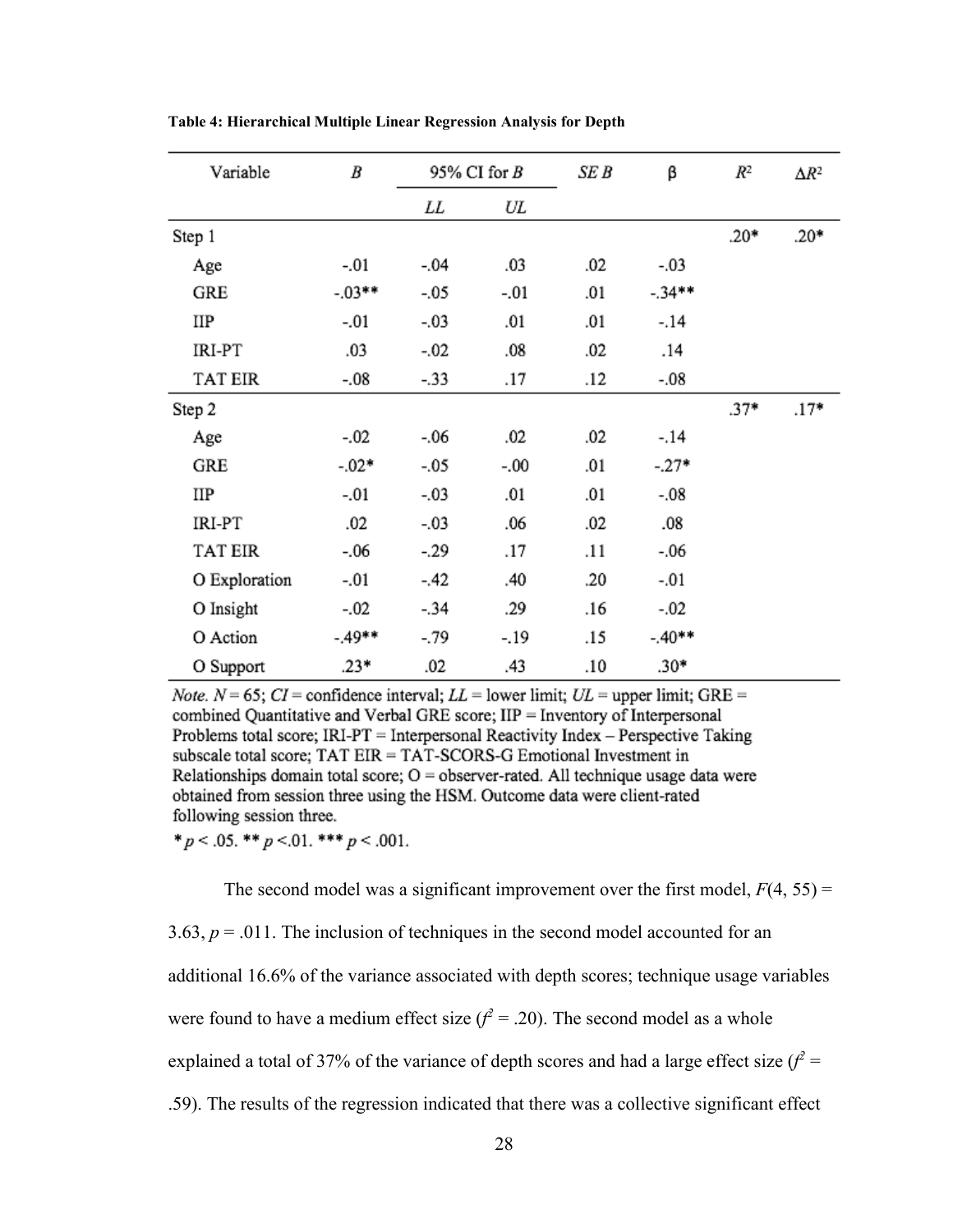of therapist characteristics and technique usage in terms of session depth, *F*(9, 55) = 3.59,  $p = .001$ . The strongest unique contribution to the outcome variable was observer-rated action,  $β = -.40$ , which explained 12.32% of depth score variance. Moreover, action was a significant individual contributor,  $t(64) = -3.28$ ,  $p = .002$ . Support was also a significant individual contributor,  $t(64) = 2.18$ ,  $p = .034$ , and accounted for 5.42% of the variance associated with depth scores. Additionally, GRE remained a significant individual contributor in the second model,  $t(64) = -2.26$ ,  $p = .028$ , explaining 5.81% of the variance associated with depth.

## **IV. DISCUSSION**

<span id="page-28-0"></span>The goal of this study was to examine the predictive ability of therapist characteristics (age, GRE, interpersonal problems, perspective taking empathy, and depicted level of intimacy and emotional sharing) and technique usage (exploration, insight, action, and support) on alliance and depth. A multimethod approach was used to assess therapist characteristics prospectively (prior to any clinical training). All therapy process variables, including observer-rated technique usage and client-rated alliance and depth, were obtained from the third session of the trainees' very first case. Since all trainees had the same clinical coursework and supervisor, the impact of differential training effects is limited to provide a clearer view of differences more inherent in the trainee. Our results showed that client-rated alliance was predicted solely by technique usage whereas depth was predicted by the combination of therapist characteristics and technique usage.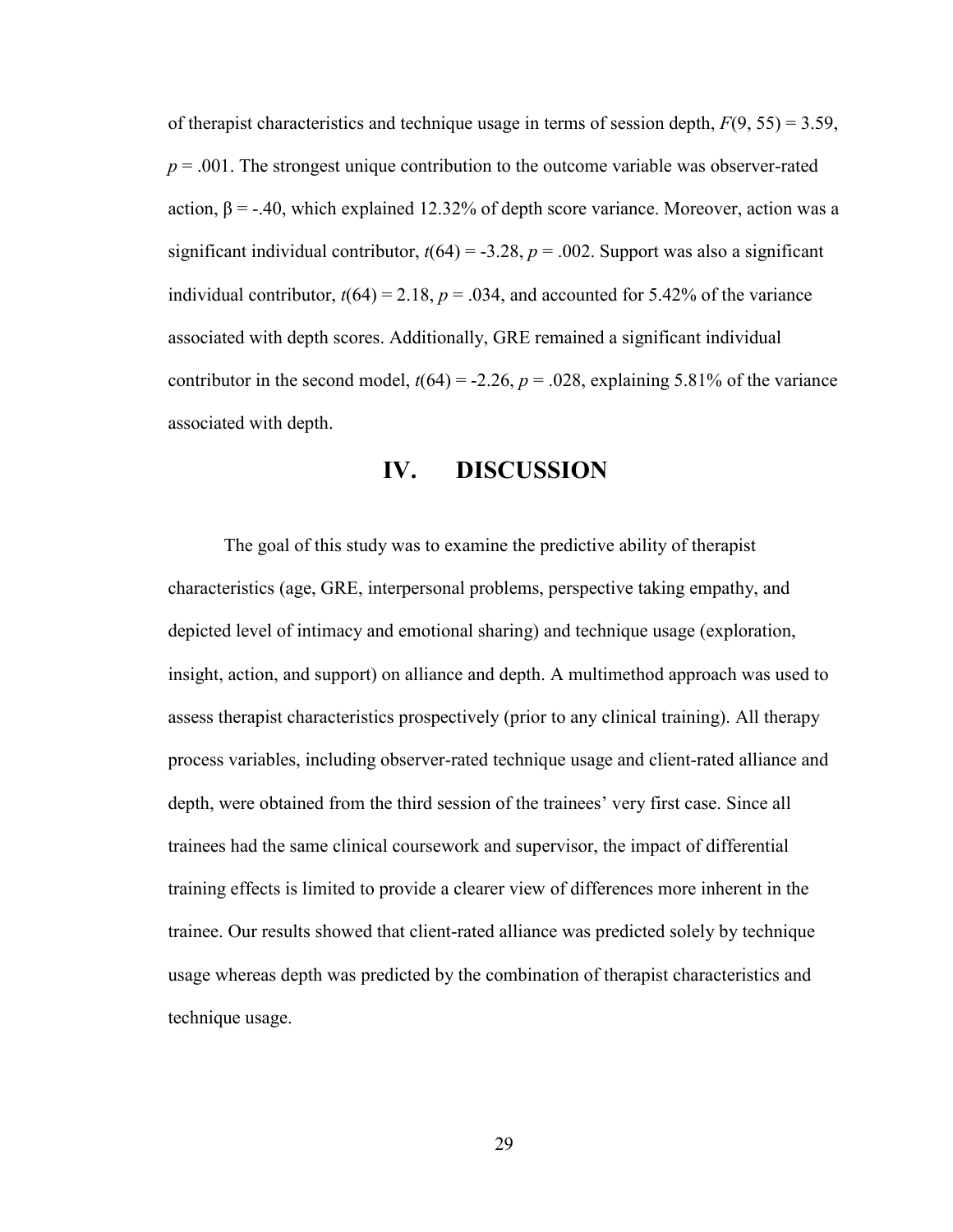#### <span id="page-29-0"></span>**A. Therapist Characteristics**

A multimethod prospective assessment of trainees prior to training was able to predict client depth ratings in the trainees' very first clinical case. Of all the personal and admissions variables included, GRE was the only statistically significant independent predictor of depth scores. Moreover, GRE score was found to have a negative influence on depth scores, implying that trainees with higher GRE scores had shallower sessions than trainees with lower GRE scores. Though only speculative, one explanation for this finding may be related to admissions. For individuals with higher GRE scores, other indicators of personal qualities as expressed in personal statements, letters of recommendation, and the applicant interview may be viewed less stringently resulting in the admission of individuals who will do well in the classroom, but may be less adept, at least initially, of connecting with clients on a deeper level. Conversely, for applicants with lower GRE scores, these indicators may have been stronger. Indeed, the overall finding indicated depth was able to be predicted by including multiple trainee characteristics (e.g., perspective taking, interpersonal problems, etc.). These findings extend prior research which has suggested that the GRE is not helpful in predicting clinical potential (e.g., Smaby et al., 2005; Sternberg & Williams, 1997). It is possible that accepting individuals into clinical and counseling programs based on the GRE's measure of academic aptitude (e.g., having a high GRE score) excludes candidates who have high potential to be effective therapists. Additionally, the GRE potentially excludes qualified underrepresented minority candidates from admission to psychology graduate programs (e.g., Gómez et al., 2021). The current findings are especially relevant as the field debates whether the GRE should continue to be used as a standard admission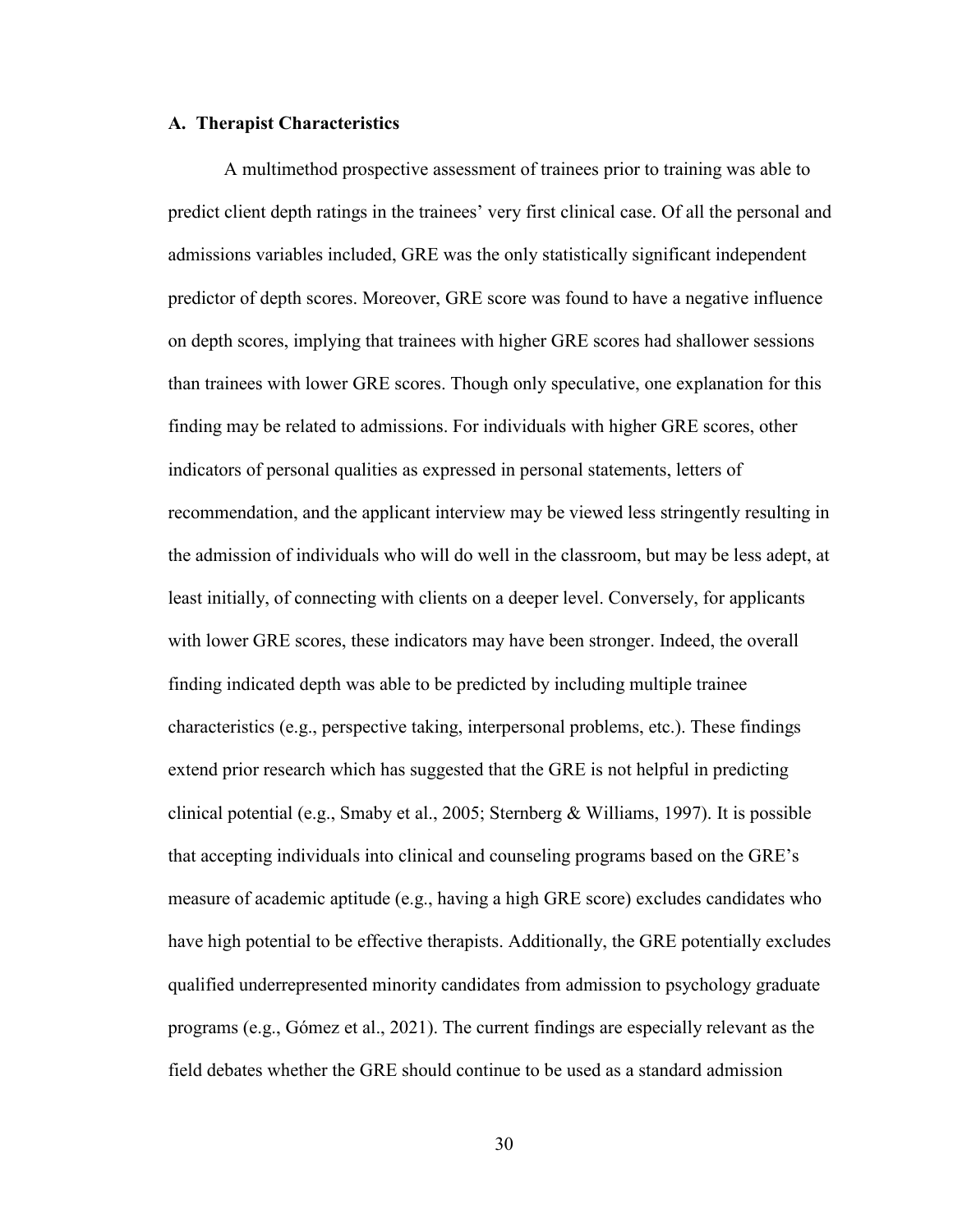consideration given evidence of bias against certain cultural groups and students with less financial means (CCTC, 2021).

#### <span id="page-30-0"></span>**B. Technique Usage**

The addition of technique usage variables (observer-rated exploration, insight, action, and support) to the depth regression model resulted in a significant improvement in the fit of the model. These results imply that trainees' use of techniques strongly impacted client ratings of depth. Specifically, action exhibited a negative influence on depth scores, indicating that more use of action techniques was associated with lower client ratings of depth. Hill's (2014) discussion of implementing action techniques includes the caution that when action is implemented at the wrong time, it can have negative effects on clients' perception of sessions. A common mistake that some therapists, especially new therapists, make is pushing their client into the action stage before the client is ready. Furthermore, new therapists might attempt to offer solutions to 'fix' the client (McWilliams, 2004). When this happens, clients might become resistant or feel out of tune with their therapist (Hill, 2014), which in turn could lead the client to perceiving the session as less valuable. Since these technique ratings were taken after session three, clients may have felt this was too soon for action. These findings support cautioning trainees about the use of action techniques too early in therapy.

Support was also a significant predictor of depth scores, indicating that greater usage of support is predictive of higher client ratings of session depth. It is evident that conveying support to a client in session leads to the client perceiving the session as more valuable, meaningful, and deep. These findings fit with Wachtel's (1993) notion that being supportive in sessions generates the feeling of safety, which in turn, allows the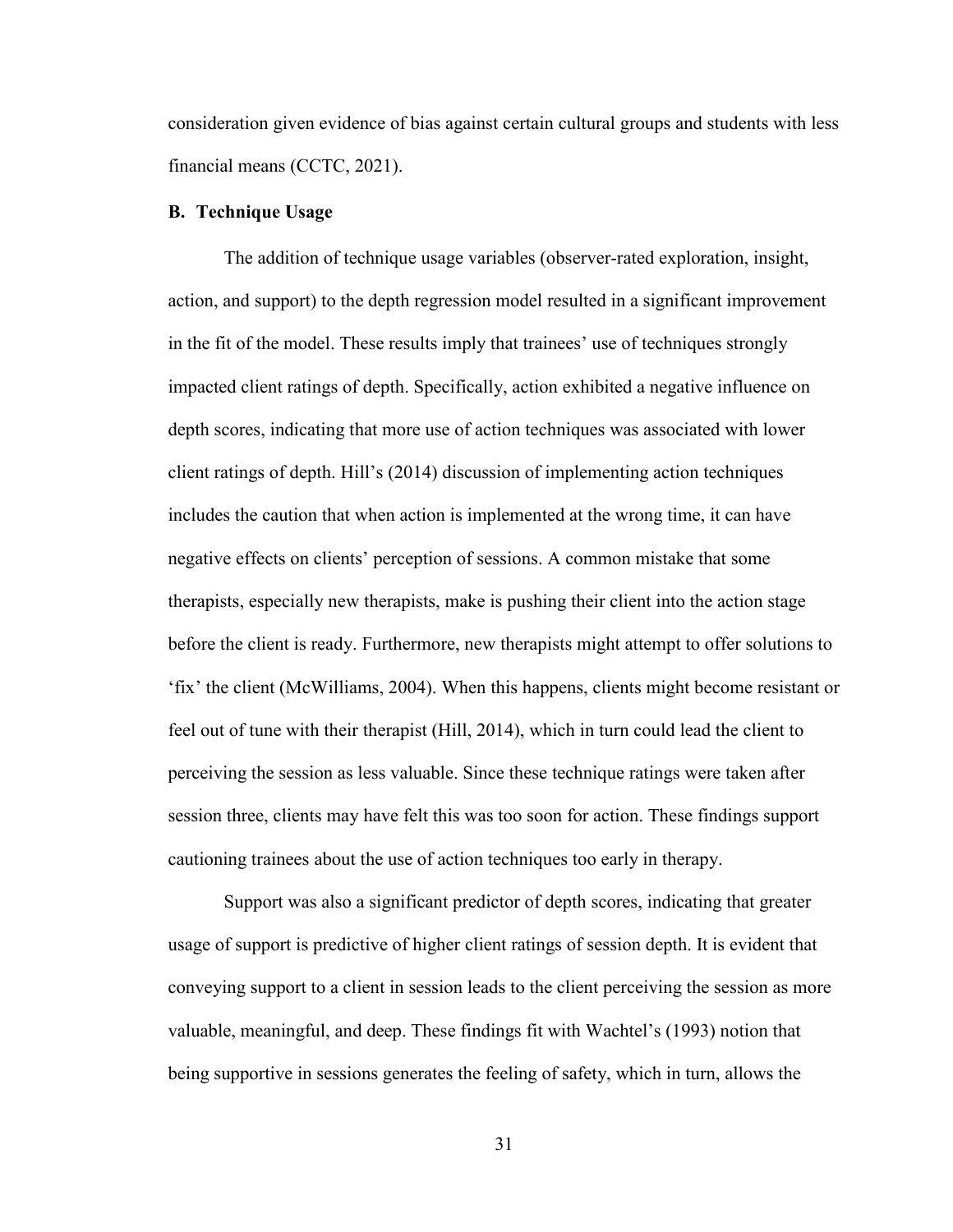client to go deeper. Similarly, Siegel and Hilsenroth (2013) found that clients' feelings of safety are positively relatedly to session depth, and they further postulate that safety itself is the influencing factor that allows the therapeutic work to reach a deeper place.

Observer-rated support was also positively related to client-rated alliance. Although our original regression model with both therapist characteristics and technique was not significant, the exploratory analysis for alliance indicated that technique usage variables alone are able to predict alliance, with support having a substantial positive influence on alliance scores. Wachtel (1993) explains that support is the groundwork upon which the relationship between the therapist and the client is built, and this relationship is what allows deeper exploration to transpire. Our findings are in line with this concept as they suggest that support techniques (e.g., supportive statements and reassurance) are a vital part of establishing a strong therapeutic relationship and having deep, meaningful sessions with clients. Finally, our findings indicate there is a moderate positive correlation between alliance and depth. As Wachtel (1993) describes, it is possible that having a stronger alliance allows for deeper conversational work. Whether it is that a greater alliance leads to deeper sessions or that deeper sessions lead to a greater alliance, the two processes are intertwined.

Neither an implicit measure of therapist emotional investment of others (TAT-EIR), nor therapist self-reported empathy (PT) or emotional problems (IIP) were significant predictors of alliance or depth. Given that the overall model, which included these variables, was significant for depth, it is possible that one or more of these variables would have been statistically significant with a larger sample size. The significant effect of support techniques on both alliance and depth suggests that prospective measures of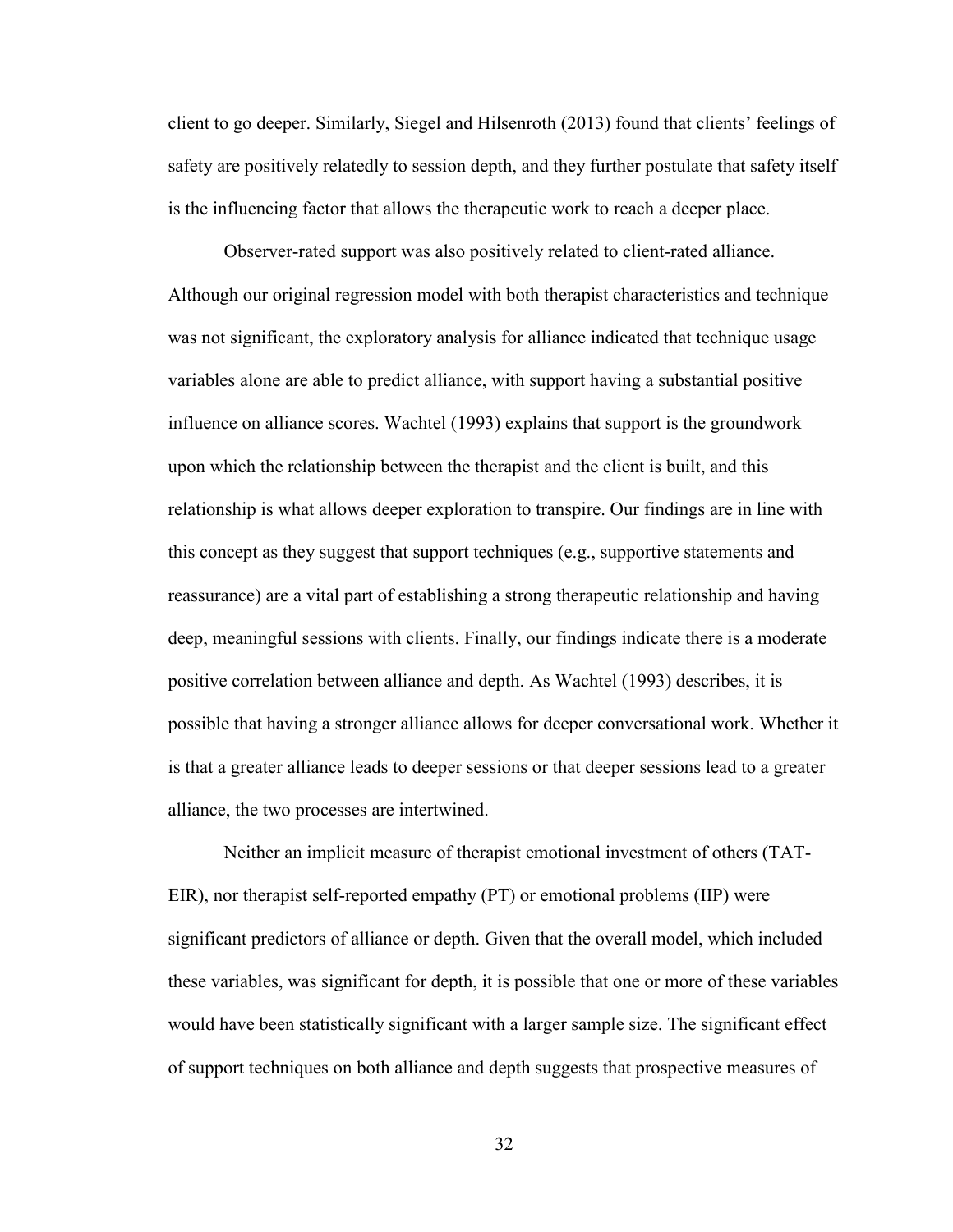personality traits related to these constructs may be less important than measures that actively assess the ability to communicate support and empathy. For example, a therapist may generally have a high degree of empathy or care for others, but struggle to communicate this effectively via supportive statements. Indeed, Hill (2014) notes that while having an innate inclination towards empathy is ideal, what matters most is that within each session, an effective therapist is actively striving to implement a facilitative attitude (i.e., have an empathetic, genuine, and nonjudgmental approach).

#### <span id="page-32-0"></span>**C. Implications for Training**

The findings regarding GRE, as well as those regarding usage of support and action in sessions, have implications for both the admissions process and clinical training. From an admission consideration standpoint, it seems that moving away from GRE and towards an assessment of ability to communicate empathy and avoid pushing people to action may be more helpful in predicting clinical ability. Yet, it is uncertain what an assessment such as this would look like. It is possible that having applicants participate in mock client interactions using an online program, such as Theravue, would allow for this type of evaluation. Scores from this assessment could be used to determine applicants' pre-training ability to effectively convey support, as well as allowing a view into the applicants' tendency to jump into action. Furthermore, Theravue, or similar programs that allow students to participate in mock client interactions, could be a useful addition to clinical training. Within this type of program, trainees would have the opportunity to practice making empathic statements that meet clients where they are in their readiness for change. Specifically, Theravue works by showing students brief video clips of client scenarios and allowing the students to respond with their own video recording (Theravue,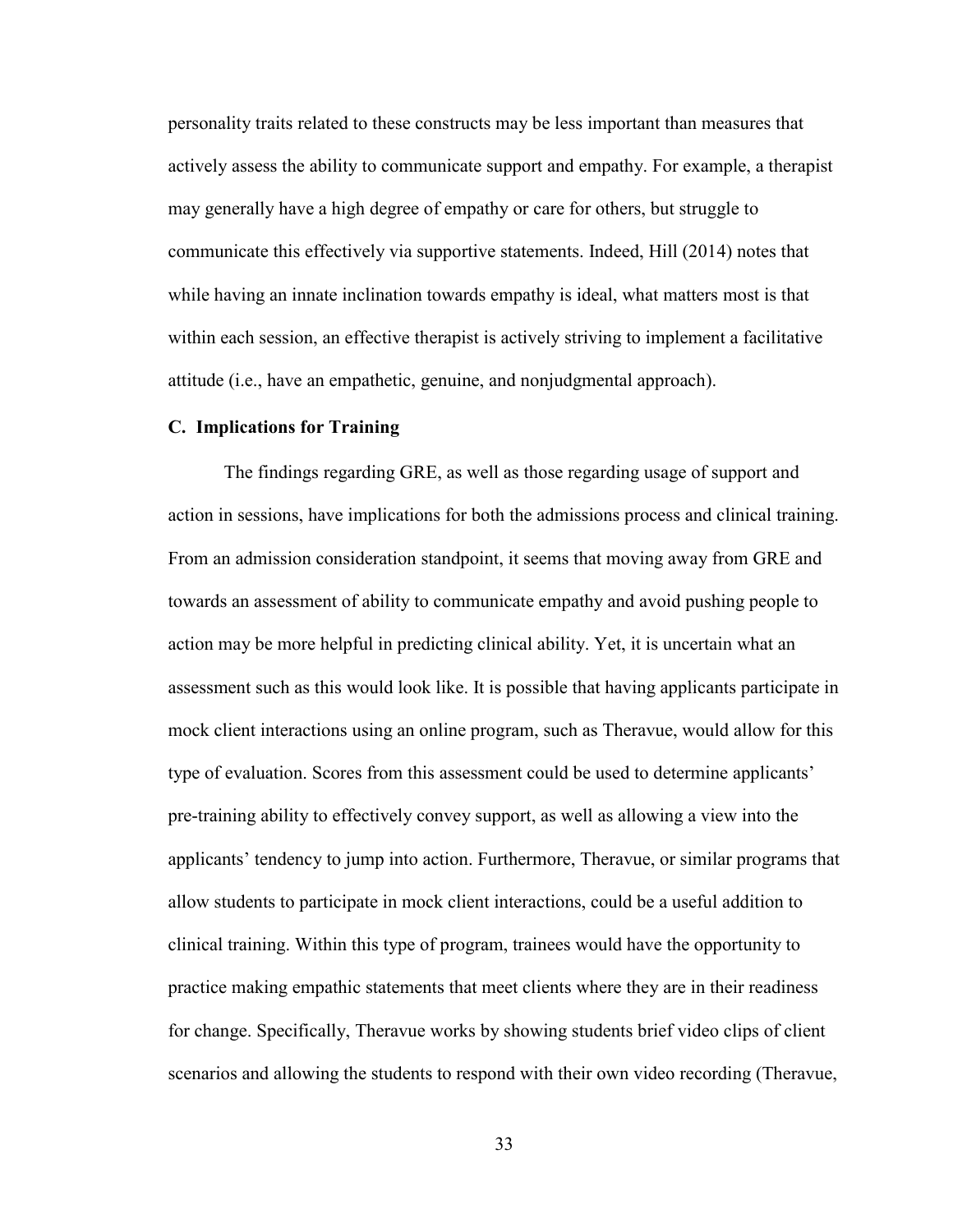n.d.). The program has potential for providing a method of assessing clinical ability as well as a way to facilitate training without the pressure of practicing with real clients. Theravue might not be the perfect answer, but similar methods that facilitate observations of clinical ability have the potential to be a versatile addition to admissions processes and training.

#### <span id="page-33-0"></span>**D. Strengths, Limitations, and Future Directions**

The small sample size  $(N = 65)$  is the primary study limitation. This impacted the number of predictor variables we were able to include in regression models and variables that were associated with alliance and depth in previous studies were not statistically significant here. Future studies should continue to investigate these personality measures, as well as other possible predictors of alliance and depth with a larger sample size.

The study was also limited to trainees from a single university. While this limited differential experiences of trainees (same coursework, same supervisor), it also limits the generalizability of the findings. Continuing the investigation of the impact of techniques and therapist characteristics on therapy process measures within similar trainee populations is needed to confirm the findings of this study.

Two additional limitations include: 1) outcome data is from one client, during one very brief therapy case; and 2) only therapist characteristics were assessed. Future studies should follow therapists long term to see how therapist characteristics and technique usage might effect multiple clients with different lengths of therapy. Likewise, future research might also include an assessment of client characteristics to assess the fit between the client and the therapist.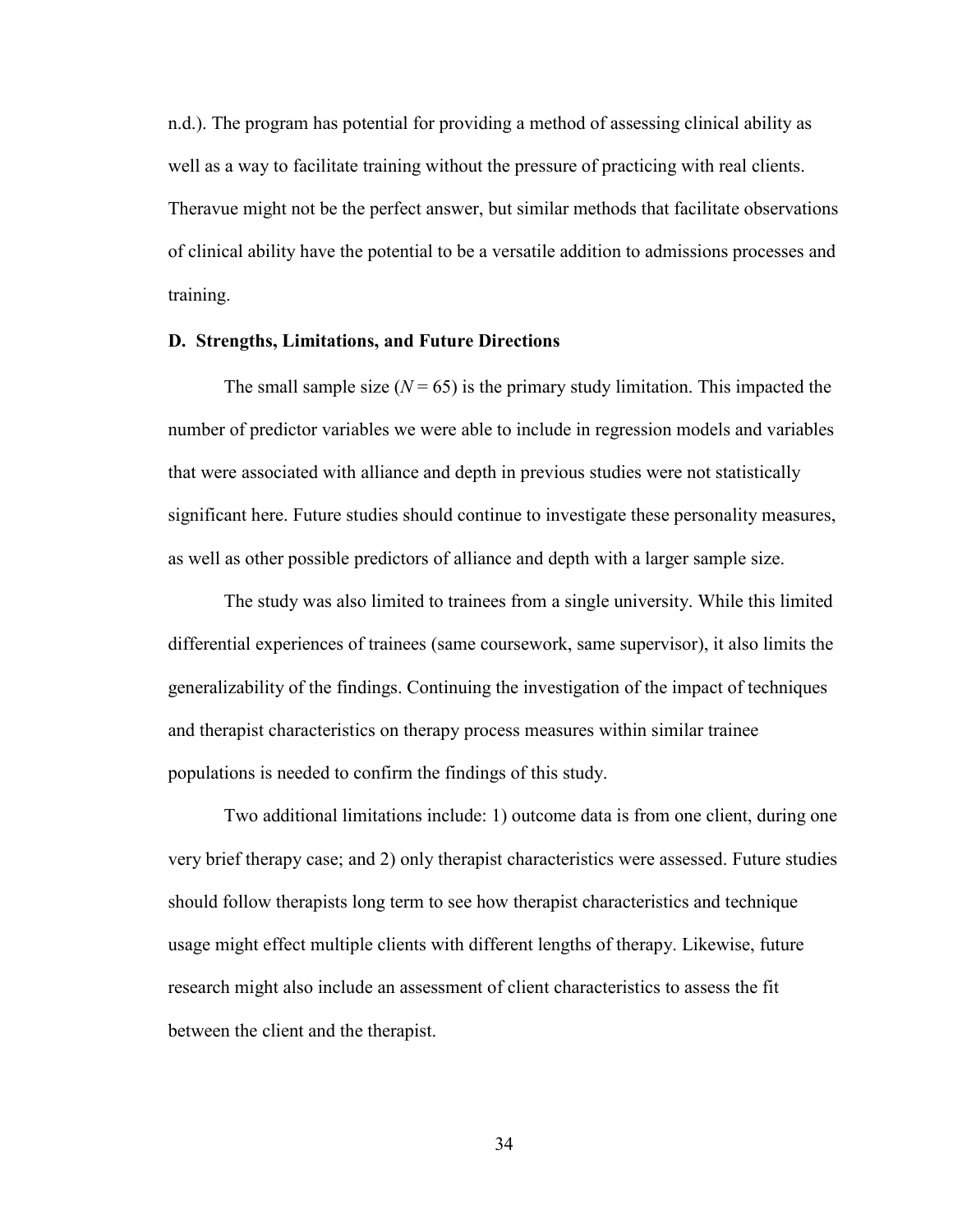### **V. SUMMARY**

<span id="page-34-0"></span>Our findings indicated that a prospective assessment of beginning therapists prior to training was able to predict their first therapy client's perception of depth in the third session. Moreover, their use of techniques in this session further improved the prediction of depth and independently predicted alliance. When looking at both the cumulative effects of the variables and the variables that had the strongest unique contribution, several implications for graduate admissions criteria and training emerged. First, with regards to admissions procedures, our findings suggest that a multimethod assessment of applicants is helpful in predicting therapeutic ability. That said, our results shine considerable concern on the use of GRE scores as the GRE showed the strongest unique contribution to depth with higher GRE scores predictive of lower session depth. Moreover, while none of the other therapist characteristics uniquely impacted alliance or depth ratings, the therapists use of support uniquely contributed to both alliance and depth while higher use of action techniques negatively contributed to depth. Thus, future research should explore whether having applicants respond to therapy video clips (e.g., using Theravue) during the admissions process can predict clinical ability especially in terms of the applicant's natural inclination to support versus attempting to fix or solve the client's problem. Similarly, with regards to training, our results support Wachtel's adage to help trainees be as supportive as they can be so that they will be able to do the exploratory work they will need to. Finally, our results highlight the importance of encouraging trainees to avoid the temptation to push client's too quickly into change.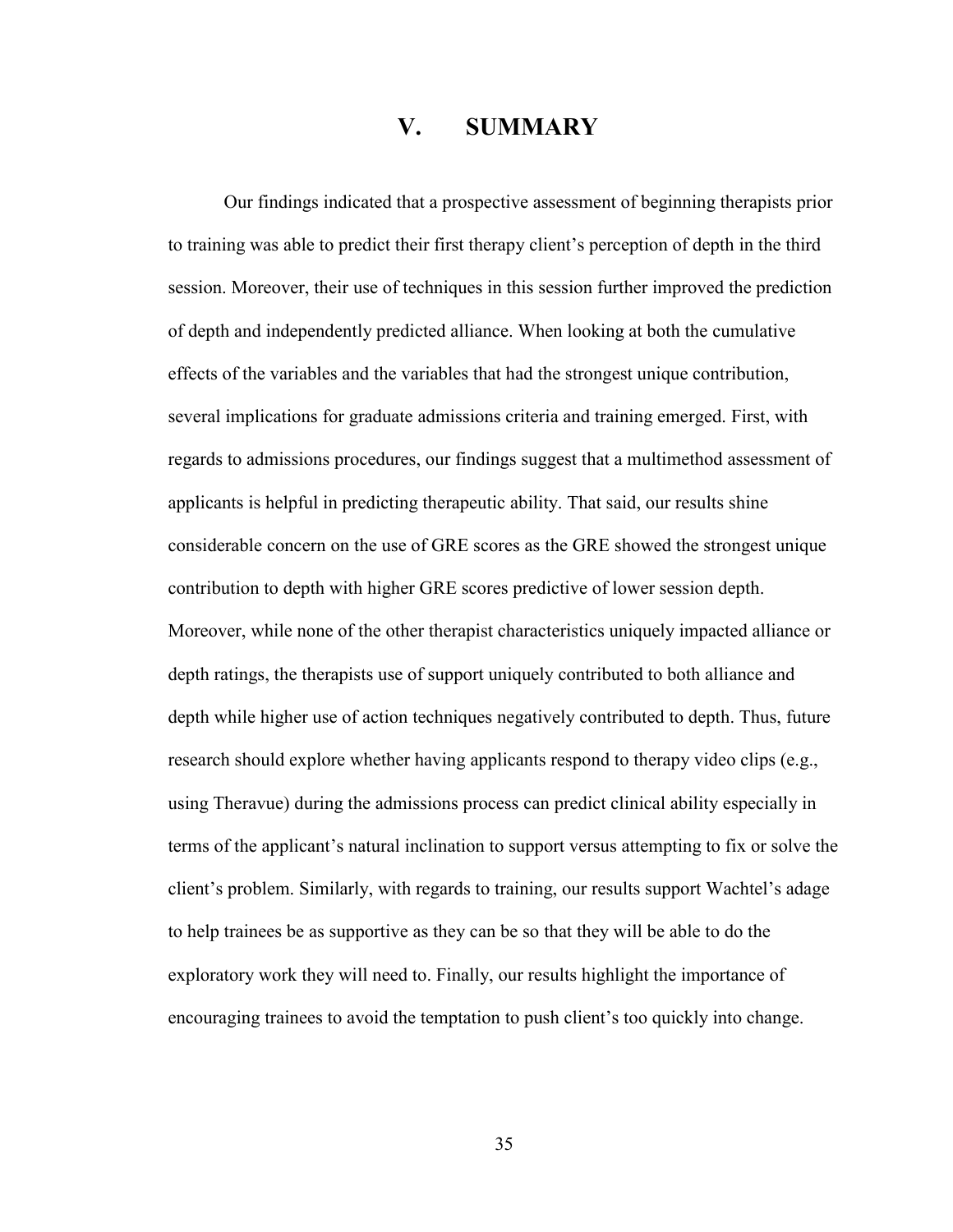## **VI. REFERENCES**

<span id="page-35-0"></span>Ackerman, S. J., & Hilsenroth, M. J. (2003). A review of therapist characteristics and techniques positively impacting the therapeutic alliance. *Clinical Psychology Review, 23*(1), 1-33. https://doi.org/10.1016/S0272-7358(02)00146-0

Ackerman, S. J., Hilsenroth, M. J., Baity, M. R., & Blagys, M. D. (2000). Interaction of therapeutic process and alliance during psychological assessment. *Journal of Personality* 

*Assessment*, *75*(1), 82-109.

Bordin, E. S. (1979). The generalizability of the psychoanalytic concept of the working alliance.

*Psychotherapy, 16*(3)*,* 252–260.

Council of Chairs of Training Councils. (2021). *CCTC 2020: Social Responsiveness in Health Service Psychology Education and Training Toolkit.* https://www.cctcpsychology.org

Cohen, J. (1988). *Statistical power analysis for the behavioral sciences* (2nd ed.). L. Erlbaum Associates.

- Davis, M. H. (1980). A multidimensional approach to individual differences in empathy. JSAS. *Catalog of selected documents in psychology*, *10*, 85-104.
- Davis, M. H. (1983). Measuring individual differences in empathy: Evidence for a multidimensional approach. *Journal of Personality and Social Psychology, 44*(1), 113-126.
- Delgadillo, J., Branson, A., Kellett, S., Myles-Hooton, P., Hardy, G. E., & Shafran, R. (2020). Therapist personality traits as predictors of psychological treatment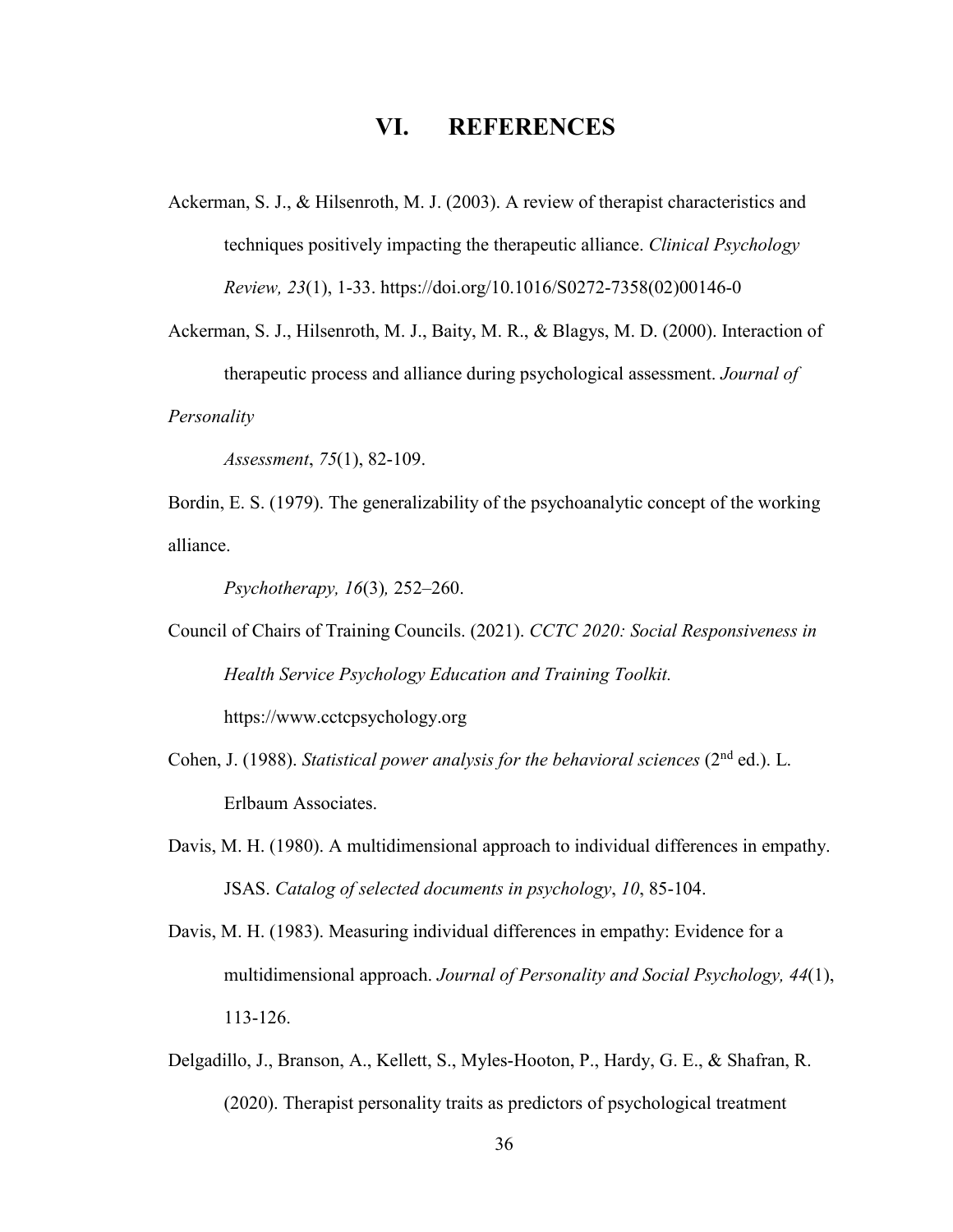outcomes. *Psychotherapy Research, 30*(7), 857-870. https://doi.org/10.1080/10503307.2020.1731927

- Del Re, A. C., Fluckiger, C., Horvath, A. O., Symonds, D., & Wampold B. E. (2012). Therapist effects in the therapeutic alliance-outcome relationship: A restrictedmaximum likelihood meta-analysis. *Clinical Psychology Review, 32*, 642-649. https://doi.org/10.1016/j.cpr.2012.07.002
- Duan, C., & Kivlighan, D. M. (2002). Relationships among therapist presession mood, therapist empathy and session evaluation. *Psychotherapy Research, 12*(1), 23-37.
- Educational Testing Services (2017). Guidelines for use of GRE scores. https://www.ets.org/gre/institutions/admissions/using\_scores/guidelines?WT.ac=4 0361\_owt19\_180820
- Fluckiger, C., Del Re, A. C., Wlodasch, D., Horvath, A. O., Solomonov, N., & Wampold, B. E. (2020). Assessing the alliance-outcome association adjusted for patient characteristics and treatment processes: A meta-analytic summary of direct comparisons. *Journal of Counseling Psychology, 67*(6), 706-711. https://doi.org/10.1037/cou0000424
- Gold, J. M., & Hess, B. (2003). Review of the Inventory of Interpersonal Problems. *The Fifteenth Mental Measurements Yearbook*.

Gómez, J. M., Caño, A., & Baltes, B. B. (2021). Who are we missing? Examining the Graduate Record Examination quantitative score as a barrier to admission into psychology doctoral programs for capable ethnic minorities. *Training and Education in Professional Psychology, 15*(3), 211-218. https://doi.org/10.1037/tep0000336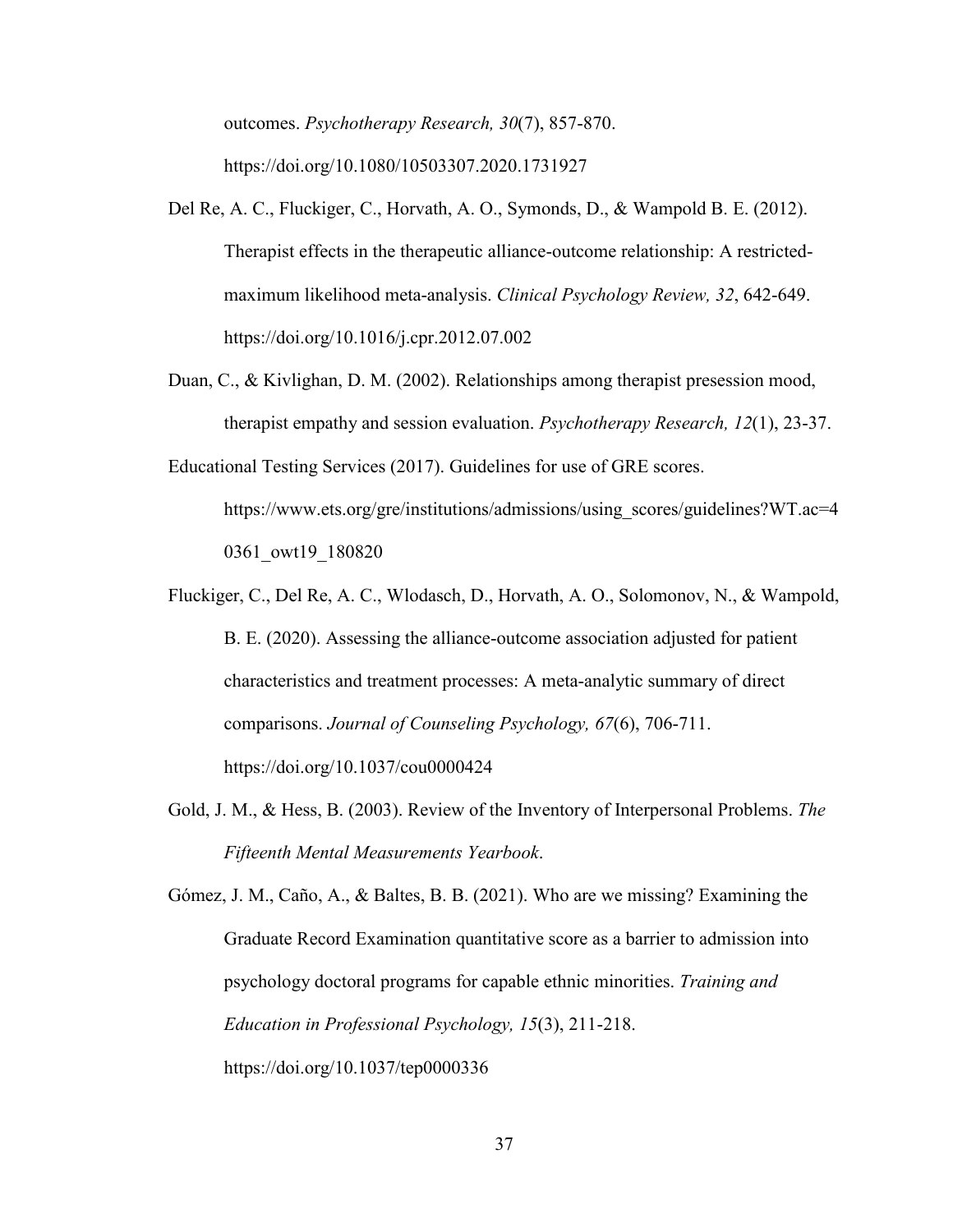- Hanson, W. E., Curry, K. T., & Bandalos, D. L. (2002). Reliability generalization of Working Alliance Inventory scale scores. *Educational & Psychological Measurement, 62*(4), 659. https://doi.org/10.1177/0013164402062004008
- Hill, C. E. (2009). *Helping Skills: Facilitating exploration, insight, and action (3rd Ed.).*  American Psychological Association.
- Hill, C. E. (2014). *Helping Skills: Facilitating exploration, insight, and action (4th Ed.).*  American Psychological Association.
- Hill, C. E., & Kellems, I. S. (2002). Development and use of the Helping Skills Measure to assess client perceptions of the effects of training and of helping skills in sessions. *Journal of Counseling Psychology, 49*(2), 264-272. https://doi.org/10.1037//0022-0167.49.2.264
- Hilsenroth, M. J., & Cromer, T. D. (2007). Clinician interventions related to alliance during the initial interview and psychological assessment. *Psychotherapy: Theory, Research, Practice, Training, 44*(2), 205-218. https://doi.org/10.1037/0033- 3204.44.2.205
- Hilsenroth, M. J., Blagys, M. D., Ackerman, S. J., Bonge, D. R., & Blais, M. A. (2005). Measuring psychodynamic-interpersonal and cognitive-behavioral techniques: Development of the comparative psychotherapy process scale. *Psychotherapy: Theory, Research, Practice, Training, 42*(3), 340-356. https://doi.org/10.1037/0033-3204.42.3.340
- Horowitz, L. M., Alden, L. E., Wiggins, J. S., & Pincus, A. L. (2000). *Inventory of Interpersonal Problems (IIP-32/IIP-64).* The Psychological Corporation.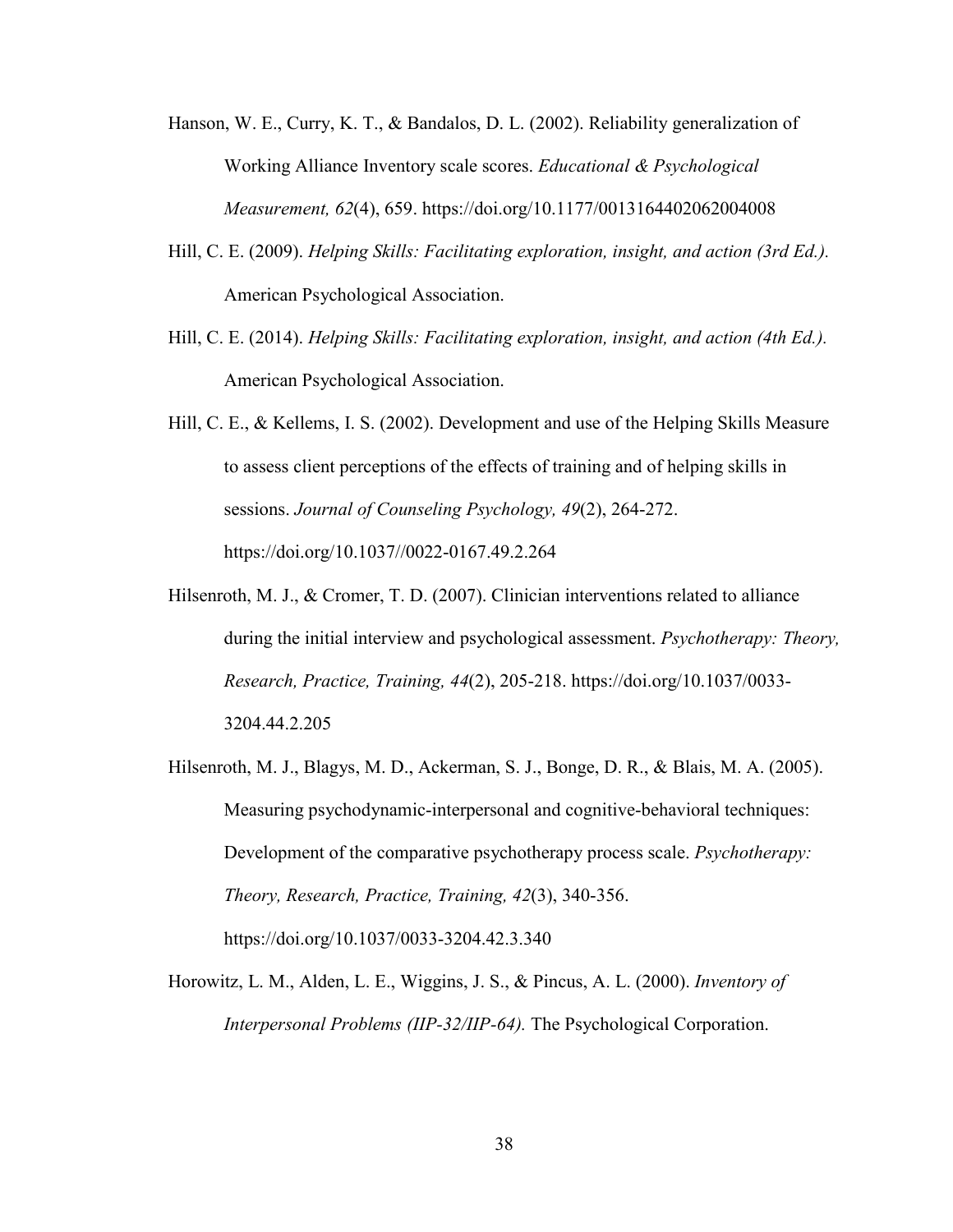Horvath, A. O., & Greenberg, L. S. (1989). Development and validation of the Working Alliance Inventory. *Journal of Counseling Psychology*, *36*(2), 223-233. https://doi.org/10.1037/0022-0167.36.2.223

Johnson, M. L., Taasoobshirazi, G., Clark, L., Howell, L., & Breen, M. (2016). Motivations of traditional and nontraditional college students: From selfdetermination and attributions, to expectancy and values. *The Journal of Continuing Higher Education, 64*(3), 3-15.

https://doi.org/10.1080/07377363.2016.1132880

- Kadur, J., Ludemann, J., & Andreas, S. (2020). Effects of the therapist's statements on the patient's outcome and the therapeutic alliance: A systematic review. *Clinical Psychology & Psychotherapy, 27*(2), 168-178. https://doi.org/10.1002/cpp.2416
- Kuncel, N. R., Wee, S., Serafin, L., & Hezlett, S. A. (2010). The validity of the Graduate Record Examination for master's and doctoral programs: A meta-analytic investigation. *Educational and Psychological Measurement, 70*(2), 340-352. https://doi.org/10.1177/0013164409344508
- Lingiardi, V., Colli, A., Gentile, D., & Tanzilli, A. (2011). Exploration of session process: Relationship to depth and alliance. *Psychotherapy, 48*(4), 391-400. https://doi.org/10.1037/a0025248
- McWilliams, N. (2004). *Psychoanalytic psychotherapy: A practitioner's guide*. The Guilford Press.

Murray, H. A. (1943). *Thematic Apperception Test*. Harvard University Press.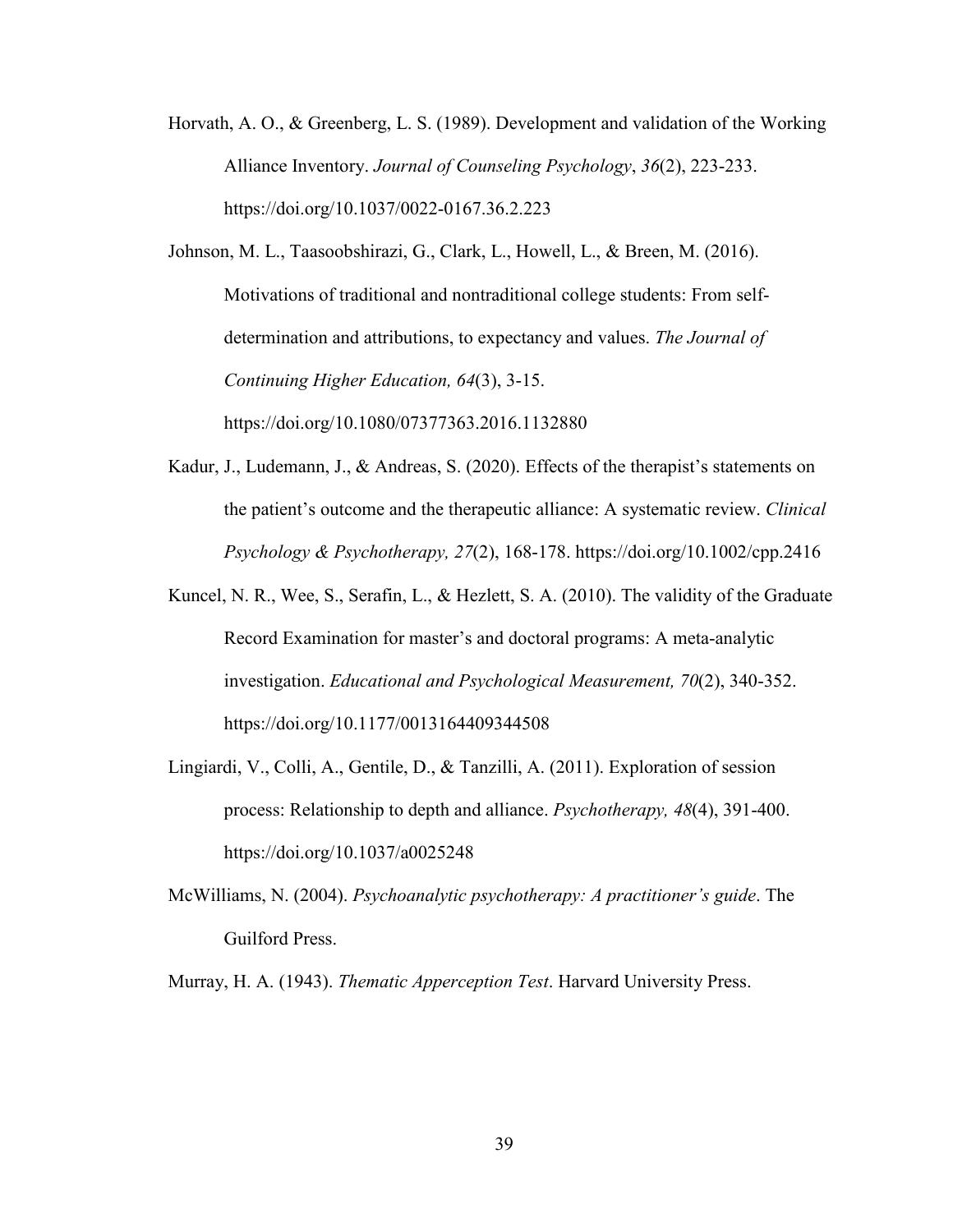- Owen J., Drinane, J. M., Idigo, K. C., & Valentine, J. C. (2015). Therapist effects in meta-analyses: How accurate are treatment effects? *Psychotherapy, 52*(3), 321- 328. https://doi.org/10.1037/pst0000014
- Pesale, F. P. & Hilsenroth, M. J. (2009). Patient and therapist perspectives on session depth in relation to technique during psychodynamic psychotherapy. *Psychotherapy Theory, Research, Practice, Training, 46*(3), 390-396. https://doi.org/10.1037/a0016999
- Reading, R. A., Safran, J. D., Origlieri, A., & Muran, J. C. (2019). Investigating therapist reflective functioning, therapeutic process, and outcome. *Psychoanalytic Psychology, 36*(2), 115-121. https://doi.org/10.1037/pap0000213
- Shrout, P., & Fleiss, J. (1979). Intraclass correlations: Uses in assessing rater reliability. *Psychological Bulletin*, *86*, 420-428.
- Siegel, D. F., & Hilsenroth, M. J. (2013). Process and technique factors associated with patient ratings of session safety during psychodynamic psychotherapy. *American Journal of Psychotherapy, 67*(3), 257-276.

https://doi.org/10.1176/appi.psychotherpy.2013.67.3.257

- Smaby, M. H., Maddux, C. D., Richmond, A. S., Lepkowski, W. J., & Packman, J. (2005). Academic admission requirements as predictors of counseling knowledge, personal development, and counseling skills. *Counselor Education and Supervision, 45*(1), 43-57. https://doi.org/10.1002/j.1556-6978.2005.tb00129.x
- Stein, M. B., & Slavin-Mulford, J. (2018). The Social Cognition and Object Relations Scale-Global Rating Method (SCORS-G): A comprehensive guide for clinicians and researchers. Routledge.